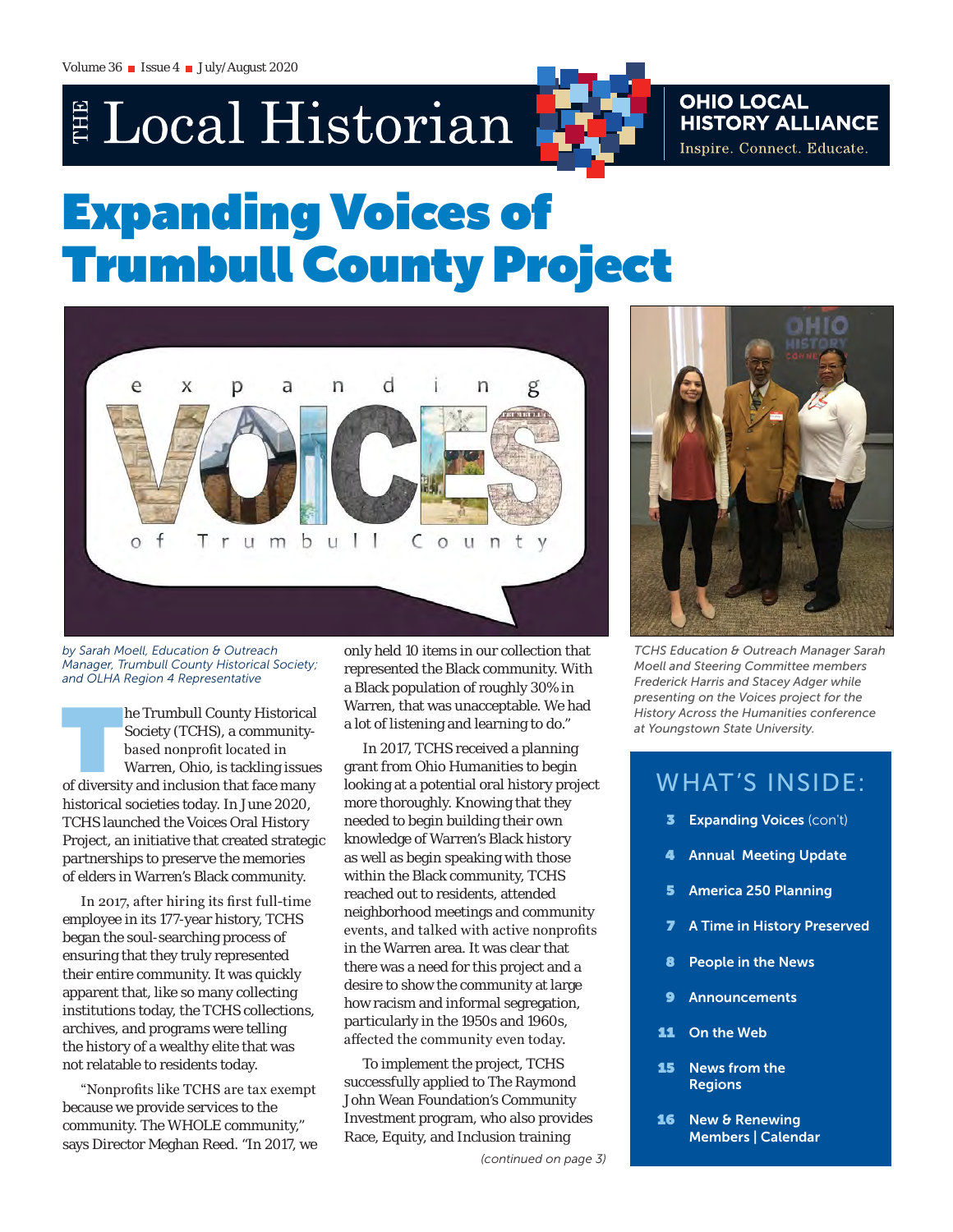# 2020 Board Members Ohio Local History Alliance

#### **PRESIDENT**

**Wendy Zucal** Executive Director Dennison Railroad Depot Museum, Dennison (740) 922-6776 [director@dennisondepot.org](mailto:director%40dennisondepot.org?subject=) [dennisondepot.org](http://dennisondepot.org)

### 1ST VICE PRESIDENT

**Christy Davis** Curator of Exhibitions Canton Museum of Art, Canton [christy@cantonart.org](mailto:christy@cantonart.org) [www.cantonart.org](http://www.cantonart.org)

#### 2ND VICE PRESIDENT

**Leslie Wagner** Historian The Dawes Arboretum, Newark 740-323-2355 x1256 [lmwagner@dawesarb.org](mailto:lmwagner@dawesarb.org) <http://dawesarb.org/>

#### **SECRETARY**

**Rebecca Urban** Peninsula Foundation, Peninsula (330) 657-2528 [rurban@peninsulahistory.org](mailto:rurban%40peninsulahistory.org?subject=)

#### **TREASURER**

**Kathleen Fernandez** Historian and Museum Consultant North Canton

#### TRUSTEES-AT-LARGE

**Jack Blosser** [jack.blosser59@gmail.com](mailto:jack.blosser59%40gmail.com%20?subject=)

**Timothy Daley** Executive Director Cuyahoga County Soldiers' and Sailors' Monument, Cleveland (216) 621-3710 [tdaley@cuyahogacounty.us](mailto:tdaley%40cuyahogacounty.us?subject=) [www.soldiersandsailors.com](http://www.soldiersandsailors.com)

### **Melissa Karman**

**Director** The Sutliff Museum, Warren (330) 395-6575 [melissa.karman@sutliffmuseum.org](mailto:melissa.karman@sutliffmuseum.org) <http://www.sutliffmuseum.org/>

#### IMMEDIATE PAST PRESIDENT

**Todd McCormick** Curator/Director Logan County Historical Society, Bellefontaine (937) 593-7557 [tmccormick@loganhistory.org](mailto:tmccormick%40loganhistory.org?subject=) [www.loganhistory.org](http://www.loganhistory.org)

### EX-OFFICIO

### (EXECUTIVE SECRETARY)

**Dr. Betsy Hedler** Partnerships Coordinator, Local History Services Ohio History Connection, Columbus (614) 297-2538 [ehedler@ohiohistory.org](mailto:ehedler%40ohiohistory.org?subject=) [www.ohiohistory.org](https://www.ohiohistory.org)

### REGION 1

**Amy Craft** Director Allen County Museum & Historical Society, Lima 419-222-9426 [acraft@wcoil.com](mailto:acraft%40wcoil.com?subject=) [www.allencountymuseum.org](http://www.allencountymuseum.org)

#### **John Swearingen, Jr.**

Museum of Fulton County, Wauseon 419-337-7922 [info@museumoffultoncounty.org](mailto:info@museumoffultoncounty.org) [www.museumoffultoncounty.org](http://www.museumoffultoncounty.org)

### REGION 2

**Julie Mayle** Associate Curator of Manuscripts Rutherford B. Hayes Presidential Library & Museums, Fremont 419-332-2081 [jmayle@rbhayes.org](mailto:jmayle%40rbhayes.org?subject=) <www.rbhayes.org>

#### **Ronald I. Marvin, Jr. Director**

Wyandot County Historical Society 419-294-3857 443-510-5162 [curator@wyandothistory.org](mailto:curator%40wyandothistory.org?subject=) [www.wyandothistory.org/](http://www.wyandothistory.org/)

### REGION 3

**Greg Palumbo Director** Lakewood Historical Society, Lakewood (216) 221-7343 [director@lakewoodhistory.org](mailto:www.rbhayes.org?subject=)

**Leianne Neff Heppner**  President & CEO Summit County Historical Society, Akron (330) 535-1120 [Leianne@summithistory.org](mailto:Leianne%40summithistory.org%0D?subject=)

### REGION 4

**Lisa Hoerig** Newton Falls Preservation Foundation [hoeriglisa@gmail.com](mailto:hoeriglisa%40gmail.com?subject=) [www.nfpreservation.org/](http://www.nfpreservation.org/)

**Sarah Moell** Education and Outreach Manager Trumbull County Historical Society, Warren 330-394-4653 [sarah@trumbullcountyhistory.org](mailto:sarah@trumbullcountyhistory.org) [www.trumbullcountyhistory.org](http://www.trumbullcountyhistory.org)

### REGION 5

**Shelagh Pruni Director** Reeves Museum, Dover (330) 343-7040 [director@reevesmuseum.org](mailto:director%40reevesmuseum.org%0D?subject=) [www.doverhistory.org](http://www.doverhistory.org)

**Bailey Yoder** Curator of Football Heritage Massillon Museum, Massillon 330-833-4061, ex. 116 [byoder@massillonmuseum.org](mailto:byoder%40massillonmuseum.org%0D?subject=) [www.massillonmuseum.org](http://www.massillonmuseum.org)

#### REGION 6

**Nina Thomas** Museum Specialist Anti-Saloon League Museum/Westerville Public Library, Westerville [nthomas@westervillelibrary.org](mailto:nthomas%40westervillelibrary.org?subject=) [www.westervillelibrary.org/AntiSaloon/](http://www.westervillelibrary.org/AntiSaloon/)

**Deborah Lowe Wright** Founder and Director Pickaway County African-American Heritage Association, Circleville 740-601-4969 [pcaaha@aol.com](mailto:pcaaha%40aol.com%20?subject=)

### REGION 7

**Melissa Shaw** Curator, Collections Management Division National Museum of the United States Air Force Wright-Patterson Air Force Base (937) 255-8839 [melissa.shaw@us.af.mil](mailto:melissa.shaw%40us.af.mil?subject=) [www.nationalmuseum.af.mil/](http://www.nationalmuseum.af.mil/)

**Natalie Fritz** Curator of Library and Archives Clark County Historical Society,Springfield 937-324-0657 x234 [nataliemfritz3@gmail.com](mailto:nataliemfritz3%40gmail.com?subject=)

### REGION 8

**Ed Creighton** Butler County Historical Society, Hamilton (513) 324-5942 (513) 756-1515 [ercmorgans@juno.com](mailto:ercmorgans%40juno.com?subject=)

**Terrie Puckett** The Grail in the US, Loveland (513) 683-2340 terrie@grail-us[.org](mailto:terrie%40grail-us.org%0D?subject=) [www.grail-us.org/where-we-are/grailville](mailto:www.grail-us.org/where-we-are/grailville?subject=)

#### REGION 9

**Brad Davis** Collections Manager/Registrar Southeast Ohio History Center, Athens 740-592-2280 ext. 104 [brad@athenshistory.org](mailto:brad%40athenshistory.org?subject=)

**Ann Cramer** Hocking County Historical Society, Logan 740-590-6023 [acramer2@frontier.com](mailto:acramer2%40frontier.com%20?subject=) [hockingcountyhistorymuseum.org/](https://hockingcountyhistorymuseum.org)

#### REGION 10

**Kyle Yoho** Education Director The Castle Historic House Museum, Marietta 740-373-4180 [kyle@mariettacastle.org](mailto:kyle%40mariettacastle.org?subject=) [www.mariettacastle.org](http://www.mariettacastle.org)

**Brenda Davis**  Trustee and Secretary Walhonding Valley Historical Society Warsaw 740.824.4000 740.824.3872 [ddd3430@gmail.com](mailto:ddd3430%40gmail.com?subject=) [www.wvhistoricalsociety.org/](http://www.wvhistoricalsociety.org/)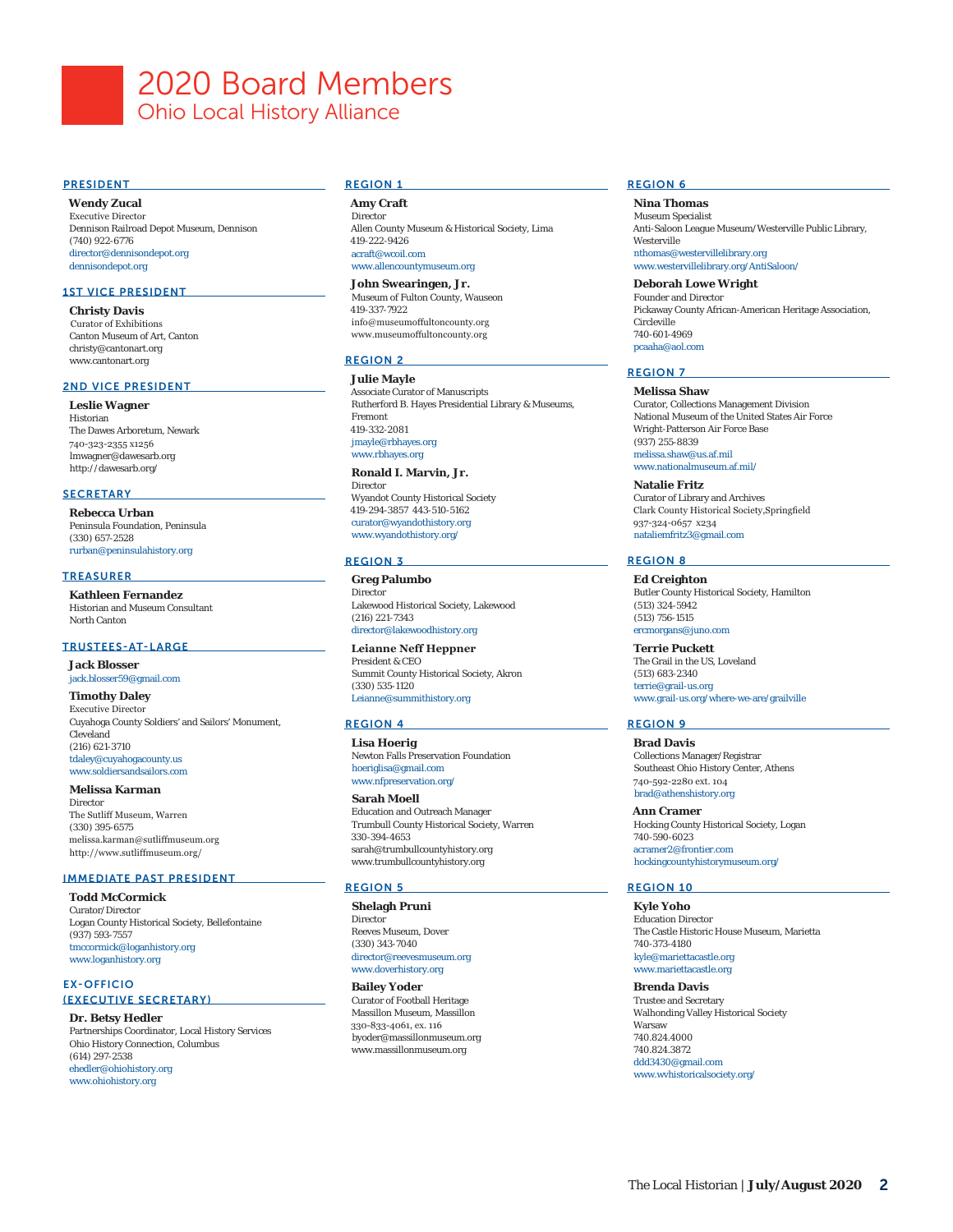

*Interviewees Charles Arnold, Michalene Hughley, and Robert Saffold during the Voices soft opening during a Black History Month event in February 2020. Photo courtesy of Cheryl Saffold.*

to nonprofit and educational leaders in the Mahoning Valley. Through these funds, TCHS was able to form a steering committee comprised of Black residents and also hire an Education & Outreach Manager who worked with the steering committee to begin developing the framework for this project. Led by the wisdom of Frederick Harris, a community historian who had started collecting the experiences of Black community members more than 30 years ago, the steering committee created the interview questions, chose the interviewees, completed technical training from staff, and ultimately conducted the interviews to be curated onto a Voices website.

Steering committee member Stacey Adger joined this project as a local genealogist. "There are so many life stories that have been silenced over the years," she explains. "Each ancestor who passes away takes their unique story with them; their experiences, perceptions, beliefs. I usually say we have lost a tree, because their knowledge and the things that shaped their life are no more. The genealogist in me knows that I had so many opportunities to sit and learn at the knee of older people in the community."

Adger, along with Harris and three other steering committee members, completed 17 interviews out of a list of 45 people before COVID-19 paused the interview process in March.

The interviews touch on a wide range of topics. The interviewees include those who worked in Warren's steel mills when they were still segregated, successful sports stars, Civil Rights activists, and include memories of family life, moving to Warren from the South, and racism seen by local law enforcement.

"The memories of segregation and the Civil Rights Movement are so impactful," said Reed. "For instance, I did not know that our local NAACP chapter sued the City of Warren in the 1940s to desegregate our municipal Packard Pool. The case made its way all the way to the state supreme court, where Thurgood Marshall successfully won the case for desegregation."

The *Voices* Oral History Project website, which includes over 100 interview clips, launched in June 2020. The website was created by The D5 Group, a local design firm, and includes the clips, ways for community



*Interviewees Eugene Dawson and Maddie Battle during the Voices soft opening during a Black History Month event in February 2020. Photo courtesy of Cheryl Saffold.*

members to sign up to interview or to be interviewed, and will eventually hold a gallery of items that were scanned during a black history month community event held back in February.

"Our next steps are to continue conducting interviews and adding them to the website as COVID-19 restrictions allow," said Education & Outreach Manager Sarah Moell. "After that is done, our next goal is to create educational resources for teachers to easily integrate the interviews into their classrooms. Getting this knowledge into the schools is a top priority."



*To view the Voices project, visit [www.](http://www.voicesoftc.org) [voicesoftc.org](http://www.voicesoftc.org). For more information, visit TCHS's website at [www.](http://www.trumbullcountyhistory.org) [trumbullcountyhistory.org.](http://www.trumbullcountyhistory.org)*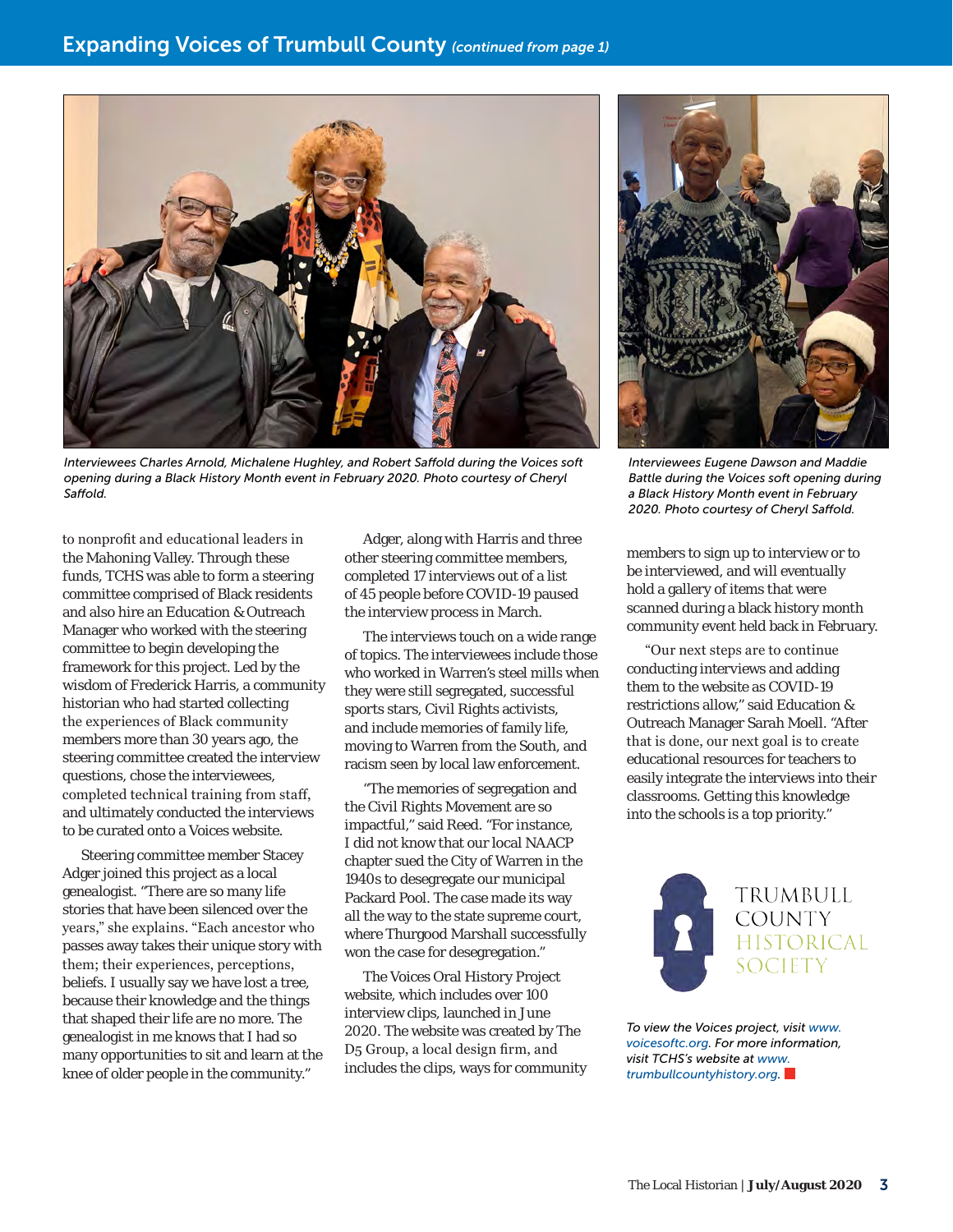# History is Happening Now! An Update on the Annual Meeting

*by Dr. Betsy Hedler, Executive Secretary, Ohio Local History Alliance; Team Lead, Partnerships, Local History Services, Ohio History Connection* 

M hen the Ohio Local History Alliance Education Committee picked "History is Happening Now" as the theme for our History Alliance Education Committee picked "History is 2020 conferences, we never expected that it would be quite so on-the-nose. Since mid-March, it has been impossible to ignore that we're living through one of those moments that historians will study, write, and create exhibits about. From the global pandemic to the ongoing (as I write this on June 25) protests against police brutality and systemic racism, much that we once took for granted has changed or been challenged.

We were very sad to have to cancel 8 of our 10 scheduled regional meetings this spring, but our concern for your health made it impossible for us to gather in person. In that vein, I have both good and bad news about the Annual Meeting.

The Ohio Local History Alliance Annual Meeting WILL be held this year on the scheduled dates, October 1-3, 2020. However, due to the ongoing pandemic and its effect on the finances of our members and member organizations, the Annual Meeting will be held virtually this year.

Due to this change, we're not able to mail the Annual Meeting brochure (with full schedule) in mid-July as we normally would. We're working on a revised conference schedule for the online format, which will be posted to our website on or before August first. We will mail a postcard to all member organizations when the schedule is posted and registration is available.

The online Annual Meeting will

include social time to network with colleagues, the presentation of this year's Outstanding Achievement Awards (nominations due August 1!), and lots of great sessions on topics ranging from creating video tours to self-guided tours at house museums to how to research a historic house to reacting to a disaster in collections storage—and beyond! We would like to thank our existing presenters for being flexible and ready to present at an online conference.

Our conference theme, History is Happening Now, was designed to encourage us all to think about the relevance of our work and how we can be better at working collaboratively on a historical narrative that includes everyone in our communities. There is a thread of these sessions running through the conference, including presentations on African-American community archives, working with American Indian communities, oral history projects, women's history, working with youth volunteers; as well as a collaborative discussion of "Relevance in a World with Bigger Problems."

To keynote this thread, we are very excited to welcome Melanie Adams of the Anacostia Community Museum as this year's plenary speaker, sponsored by Ohio Humanities. Melanie A. Adams became the director of the Smithsonian's Anacostia Community Museum on August 5, 2019. Previously Adams served as Deputy Director, Learning Initiatives, at the Minnesota Historical Society. With more than 25 years of community engagement experience in museums and higher education, she is dedicated to bringing stakeholders together to address community issues. Since 2016, Adams had led efforts at the Minnesota Historical Society to develop strategic partnerships, audiences and resources



within local communities. Prior to her time at the Minnesota Historical Society, Adams was managing director of the Missouri Historical Society for eleven years. In that role, she addressed the social and cultural concerns of the St. Louis community and oversaw more than 700 community programs each year, including events with more than 100 partners. Adams was president of the Association of Midwest Museums from 2014 to 2016, and she currently serves on the board of directors for the American Association of State and Local History.



*Check our website at [https://ohiolha.org/](https://ohiolha.org/what-we-do/alliance-annual-meeting) [what-we-do/alliance-annual-meeting](https://ohiolha.org/what-we-do/alliance-annual-meeting) for updates as we finalize our plans for this year.*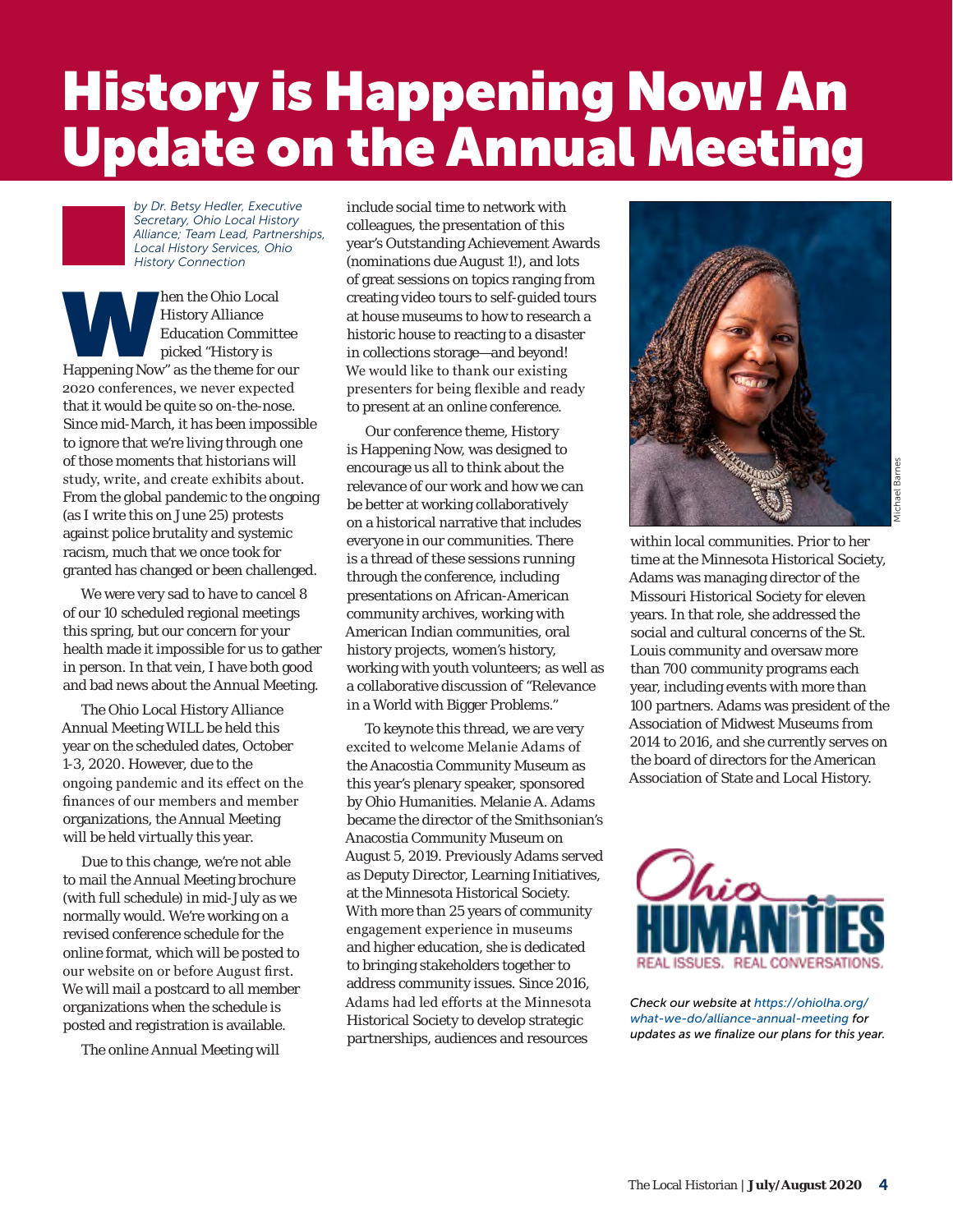# Report Outlines National Planning for "America 250" **text block starts here under the under the starts here under the starts here under**



*by John Garrison Marks, Senior Manager, Strategic Initiatives, AASLH.* 

*Originally published by the American Association of State and Local History. Reprinted by permission. For the latest information about the history community's planning for the 250th, please visit: [www.aaslh.](http://www.aaslh.org/250th) [org/250th](http://www.aaslh.org/250th)*

n January, the United States Semiquincentennial<br>Commission published its report to the President laying<br>out their vision, framework, and recommendations for<br>the United States' 250th anniversary commemoration.<br>The report on n January, the United States Semiquincentennial Commission published its report to the President laying out their vision, framework, and recommendations for the United States' 250th anniversary commemoration. effort will come to be known, offers new insights into ongoing preparation for the 250th by the Commission and many federal agencies. It also contains some important information for state and local history organizations beginning to consider how they might acknowledge the anniversary.

### Urgency and Schedule

Perhaps the most important takeaway from the report is the urgency of advancing commemoration plans. Although the full commemoration period extends from 2020 until 2027, the report makes clear that July 4, 2026, in many ways marks the end, not the beginning, of the commemoration. The schedule in the report indicates that the Commission's planning phase will end in mid-2021, about eighteen months from now. While

state and local history organizations will have longer than that to plan programs, exhibits, and other new initiatives, the time is now to begin in earnest any planning for the 250th.

### Themes, Guidelines, and Frameworks

The report outlines three major themes for America 250: to Educate, Engage, and Unite. They also define the commemoration as including all of American history and expansive geographic scope. These align well with [AASLH's](https://aaslh.org/250th/)  [collaboratively-developed goals and ongoing emphasis](https://aaslh.org/250th/) that the 250th represents a once-in-a-generation opportunity to present history that is inclusive and relevant, to use collections and educational programs to engage the public in new ways, and to build the capacity of history institutions. AASLH working groups dedicated to these goals had many of their ideas included in the report, such as the "History Is Still Happening" initiative proposed by our collections group (p. 88), or the "Sites of Revolution" idea conceived by our relevance group (p. 58).

More specifically, the report presents several "participatory frameworks" to guide and align the thousands of programs and other commemoration efforts that will be part of America 250, which the Commission envisions will be a "largely decentralized" effort (see Section V). AASLH members should look in particular at the "State and Local Programs Framework," outlined on pages 41–44. We encourage all history organizations to consider how your programming might fit with these frameworks, goals, and themes, and to work with colleagues in your community, state, and region to begin identifying shared goals and coordinating plans.

*(continued on page 6)*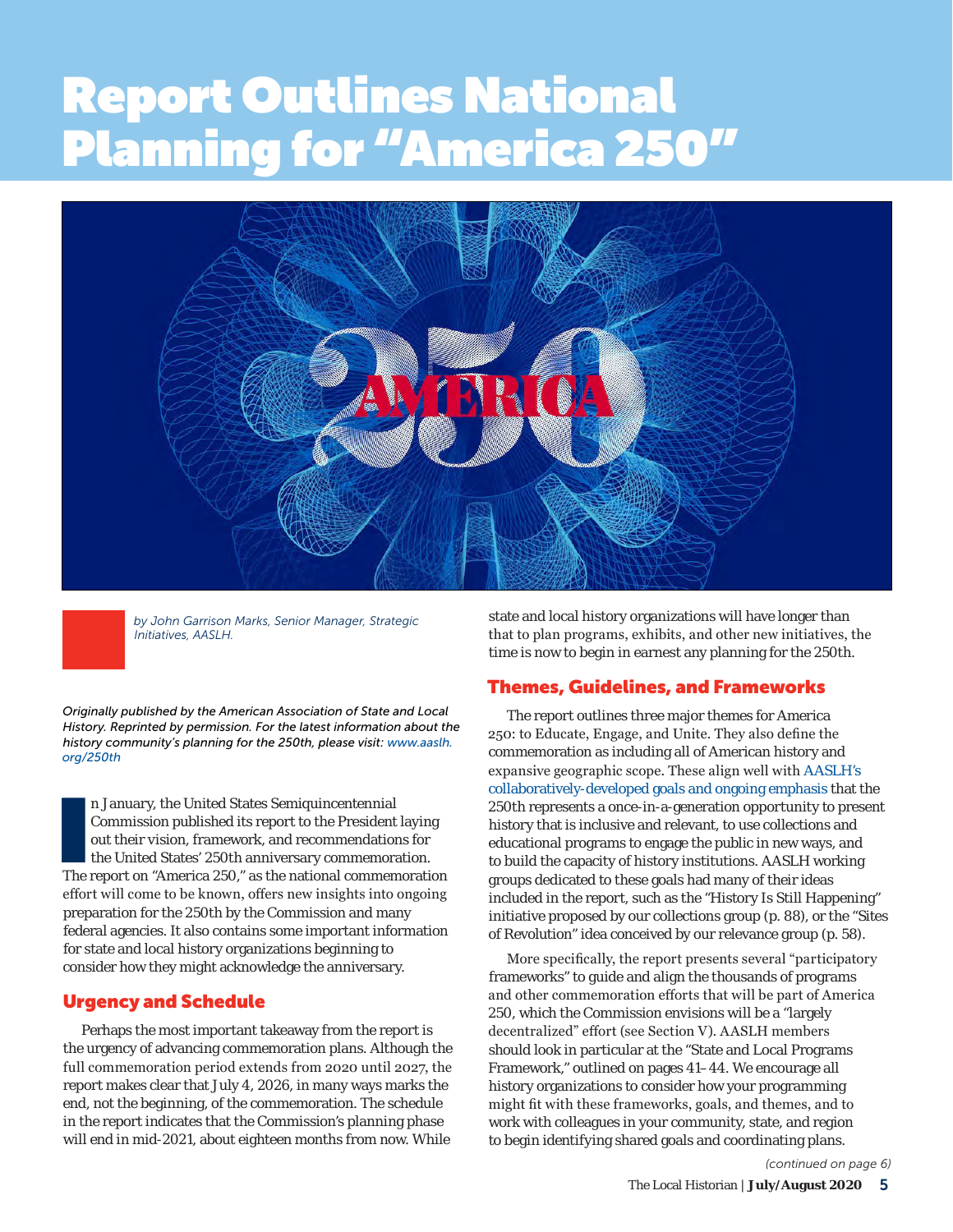### Funding

The report also includes new details about funding for state and local projects. The Commission estimates that the full America 250 commemoration, including major "signature programs" from the Commission and major federal agencies, is likely to cost between 3 and 5 billion dollars. Less than \$600 million of that, however, is likely to flow directly through the Commission, and only a portion of that amount for state and local grants. The report makes clear that "The Commission will not be the most significant source or conduit of federal investment in America 250," with larger sums flowing through existing federal agencies like the National Endowment for the Humanities, National Endowment for the Arts, and others. While many grantmaking agencies might expand their efforts to provide funding for 250th-focused projects (like NEH has through their agency-wide ["A More Perfect Union"](https://www.neh.gov/news/more-perfect-union)  [initiative](https://www.neh.gov/news/more-perfect-union)), history organizations should probably not plan to rely on major new funding from the Commission itself.

In the coming years, AASLH will continue to provide leadership and [resources](https://aaslh.org/250th/) to advance the history community's impact through the 250th. We're conducting field-wide research, like our [National Visitation Survey](https://www.surveymonkey.com/r/Visitation2020), to help understand current trends and provide a baseline for measuring future impact. With the help of [grant funding](https://aaslh.org/aaslh-neh-grant-250/), we are creating new resources, like our [annual report on 250th planning](mailto:https://aaslh.org/wp-content/uploads/2020/02/2019USA250.pdf?subject=), to help history organizations understand the national and state-level landscape and to begin preparing. And we will

continue to work with our committees, affinity communities, and all members to make sure we understand the needs, concerns, and goals of a diverse and dynamic field.

The 250th anniversary might be six years away, but the time to prepare is now.

On July 3rd, AASLH released a [report](http://download.aaslh.org/USA+250/2020+AASLH+250th+Report.pdf) on the state of planning for the 250th Anniversary. The report includes updates from the U.S. Semiquincentennial Commission, details on state-level planning, information about AASLH grant projects, ideas from volunteer working groups, and more.

With new sources of support and a willingness to ask difficult questions about the past and about ourselves, historical organizations across the country can contribute in profound ways in the lead-up to 2026, helping Americans come to a more critical, more nuanced understanding of the past. The 250th anniversary offers a once-in-a-generation opportunity to revitalize and transform our field and reengage the public with history. This year's report shares some of the work that has already begun to help get us there and invites you to help us do more.

*For more information on AASLH's 250th anniversary planning, visit: [aaslh.org/250th](http://aaslh.org/250th)*

*For more information about the U.S. Semiquincentennial Commission, visit: [america250.org](http://america250.org)*

*To view the report in full, visit: [america250.org/pdf/America250\\_](http://america250.org/pdf/America250_Report_to_President_12-31-2019_S.pdf) [Report\\_to\\_President\\_12-31-2019\\_S.pdf](http://america250.org/pdf/America250_Report_to_President_12-31-2019_S.pdf)*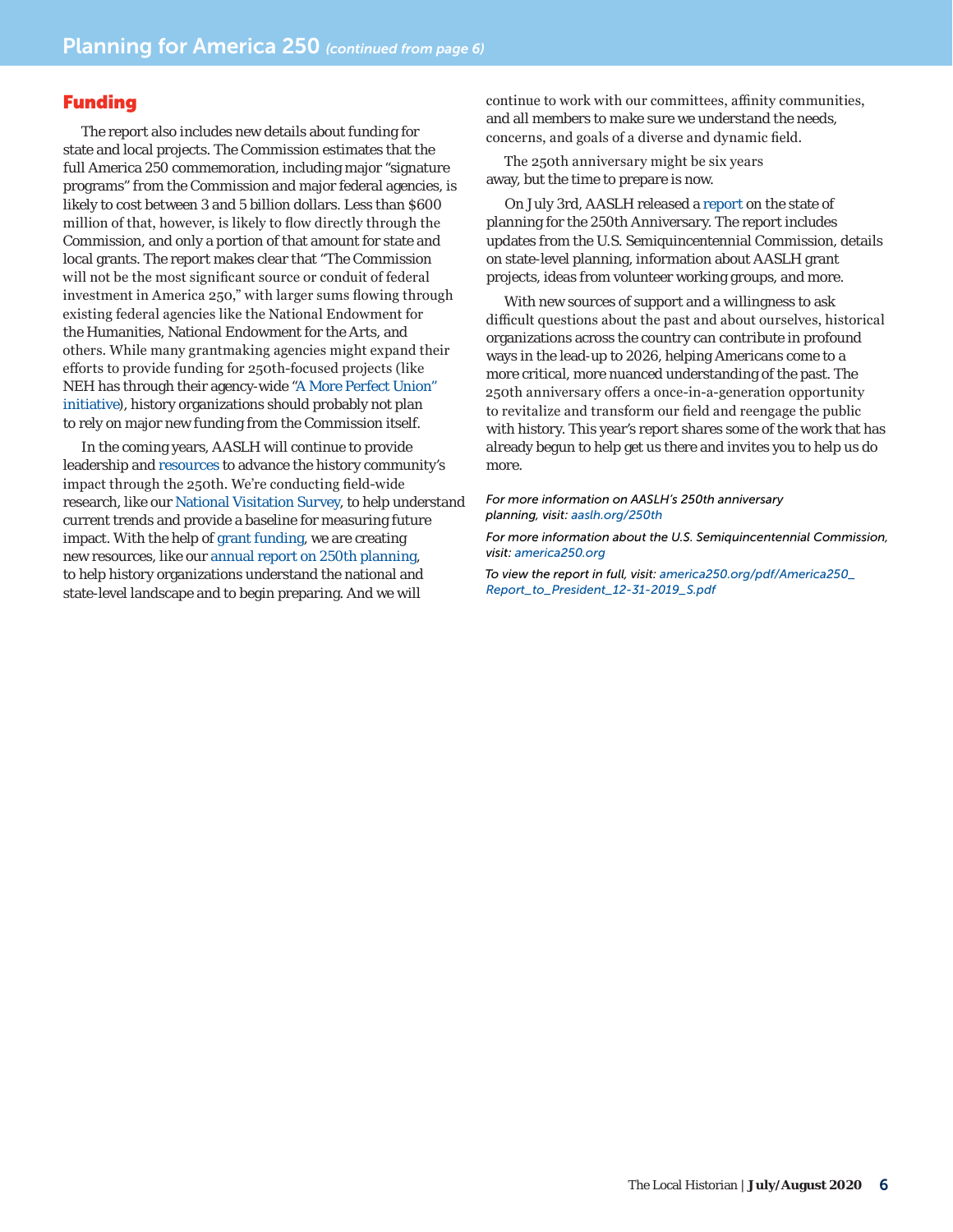# A Time in History is Preserved

*by Gary S. Levitt, Curator, Museum of Postal History* 

ince the beginning of our Nation, the dissemination<br>of news and information has been a major concern of<br>the government. Although Benjamin Franklin, while<br>working for the English Crown, is credited with man<br>of the practices of news and information has been a major concern of the government. Although Benjamin Franklin, while working for the English Crown, is credited with many of the practices performed in establishing and the operation of the Post Office, the federal government under the Articles of Confederation gave "... congress assembled, shall also have the sole and exclusive right and power of establishing and regulating post offices". A key element was the method used to transport mail first by horseback and carriage, later by trains, automobiles, planes and busses. At one point in our history even guided missiles were experimented with.

From the period of the Civil War until the last mail train ended its run in 1972, trains were by far the fastest, most productive method of getting mail across long distances. The Railway Mail Service (RMS) was established and the employees were always part of the US Post Office Department. Each clerk had to pass a strict memory exam, score well at a local firing range, and of course, a thorough background check. They spent hundreds of hours of their off time learning the changes in distribution schemes, train schedules, and even all the mechanical workings of the railcars they worked in. RMS cars ranged from a 15-foot compartment on some of the smaller rail lines to the 72 foot cars on trains like the Broadway Limited. You can find a replica of the 72' car at the Smithsonian's National Postal Museum; while in Delphos, Ohio at the Museum of Postal History you can wander through a 15-foot replica of the "Ak'n Del" which ran on the Akron, Canton and Youngstown Railroad.

At the beginning of World War II it was feared that trains would be too busy moving troops and supplies and would lose capacity for hauling America's mail. Motor transport was ever expanding and with it came the establishment of the Highway Post Office or Hypo as it was affectionately called. These busses were converted by White Corporation of Cleveland, Ohio and required one or two distribution clerks and a driver to sort mail while traveling hundreds of miles on the major highways connecting several major cities and small towns together. A full size bus is on display at the National Postal Museum and a working replica can also be found in Delphos, Ohio. There are three postal museums dedicated to all aspects of postal history and the movement of the US Mail. The National Postal Museum is located across from Union Station in Washington, DC; the Museum of Postal History in Delphos, Ohio and the third is the Michael Schragg Post Office located in Marshall, Michigan.

*All images courtesy of the Museum of Postal History*

### The Highway Post Office





### The Railway Post Office

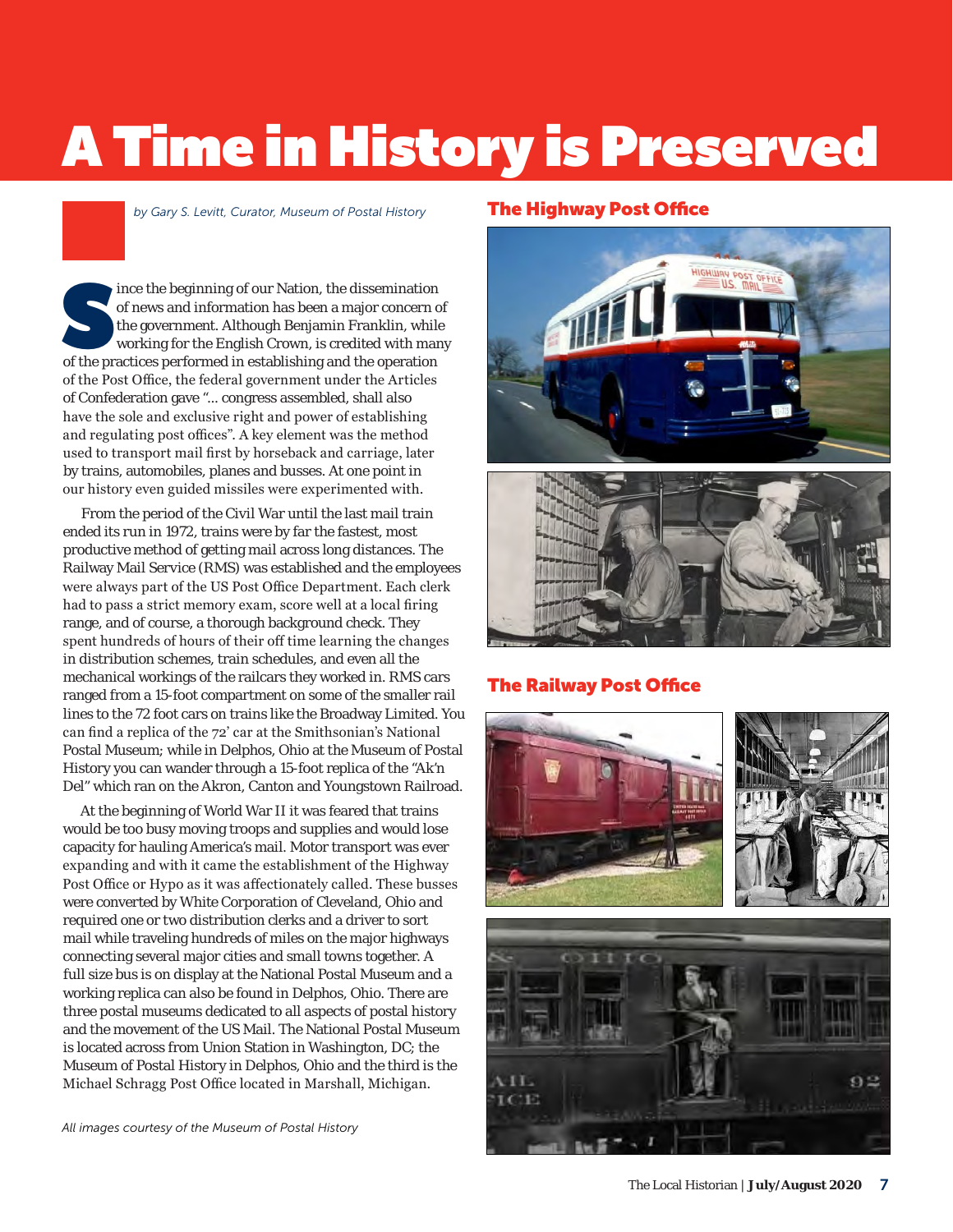### ROBBINS HUNTER MUSEUM



The President and Board of Trustees of the Robbins Hunter Museum is pleased to announce that Sarah Straley Hottle has been hired to be the museum's new Executive Director. Straley Hottle comes to the museum with years of experience in leading non-profits around the state, including organizations like Simply Living and Green

Energy Ohio. Her strengths are fundraising, membership cultivation and educational programming.

Although Straley Hottle joins the museum at a difficult time, she agrees with Christina Gray, president of the board of trustees who said "While the museum is currently closed due to the health crisis, we believe that this gives Sarah time to become familiar with the collections, the volunteers, the staff, and the board. We are already working to create digital programs via our website and social media to keep the public engaged and continue our mission and Sarah has had some great ideas!" Straley Hottle added that she envisions

### OVER-THE-RHINE MUSEUM



The Over-the-Rhine Museum is thrilled to welcome their new Director of Museum Administration, Donna Harris.

"We are extremely excited to have Donna on board. She brings the perfect combination of skills to move our emerging organization forward. We have operated as an all-volunteer organization for the last six years, and are

ready to take the organization to the next level with Harris' support," museum founder and current vice chair Anne Steinert said. "She will increase our capacity for fundraising, interpretive planning, and other large projects as we move to create a bricks-and-mortar urban history museum in Over-the-Rhine."

Harris is the museum's first full-time employee. She brings with her over twenty years of non-profit experience. She has worked with both government agencies and community-based organizations developing programs, writing grants, and conducting evaluation. Harris holds a BA in Psychology from the University of Central

Florida, an MS in Health Promotion from Mississippi State, and a Certificate in Museum Studies from Northwestern.

enhanced community gathering spaces, increased exhibits and events once the museum has reopened. She plans to develop strategic partnerships with local, regional and national arts and

"Once we are able to be open to the public again, I invite all of you to the museum to meet me and learn more about my vision for the museum. I want to make the Robbins Hunter Museum and its collections a center for historic excellence," Straley Hottle said. Originally from Lake County, Ohio, Straley Hottle has lived in the central Ohio area for the past 15 years, raising her children and becoming an active member in the non-profit and environmental communities. She received her Masters in Science from the University of Findlay, where she developed her passion for renewable energy. Working in the non-profit sector led to her developing an understanding of the art and science of fund-raising and the key role it plays in an organization being able to grow and

humanities groups.

develop.

Prior to joining the Over-the-Rhine Museum, Harris served with the Ohio History Service Corps assisting local history museums in capacity building efforts. Based at the Cincinnati Art Museum her duties included designing evaluation strategies, facilitating strategic plans, and developing policy for a variety of museums in the Cincinnati area. The Ohio History Service Corps is an AmeriCorps program.

"I am excited to be working with the museum and looking forward to supporting them in preserving and sharing the stories of Overthe-Rhine," Harris said.

Harris' position has been generously funded by the George and Margaret McLane Foundation, a Cincinnati-based foundation committed to building community and improving people's lives by supporting organizations that strive to enrich people's lives through creative arts and the humanities. The museum is grateful for the McLane Foundation's support.

### OHIO HISTORY CONNECTION

After almost two decades with Local History Services, Andy Verhoff is joining the staff of the State Historic Preservation Office (SHPO), a division of the Ohio History Connection. His new title is Ohio History Fund and Outreach Manager. He'll still be running the Ohio History Fund, but will also support SHPO's other outreach efforts, including the popular Building Doctor program, Ohio Historic Preservation Tax Credit informational "coffees," Ohio Open Doors, and State Historic Preservation Office awards.

As Andy moves to SHPO, Laura Russell transitions to Local History Services as the Ohio Historical Markers Coordinator. She has been learning the ropes from Andy since she began part-time in 2018 to administer the program so that he could concentrate on researching and editing marker texts. Laura brings with her 40 years of experience working with Ohio History Connection publications, including 20 years on the academic journal Ohio History, and 18 years on the popular history magazine TIMELINE.

Both moves are part of the recent reorganization of the Ohio History Connection in response to the COVID-19 pandemic.

Andy looks forward to working with Alliance members and local historians in his new role. Contact him with your questions about the Ohio History Fund: [averhoff@ohiohistory.](mailto:averhoff@ohiohistory.org) [org](mailto:averhoff@ohiohistory.org); 614-297-2341. For information about the State Historic Preservation Office, visit [www.ohiohistory.org/](http://www.ohiohistory.org/shpo) [shpo](http://www.ohiohistory.org/shpo).



*Andy Verhoff and Laura Russell at an Ohio Historical Marker dedication in 2018*

To contact Laura with questions about Ohio Historical Markers, phone 614-297-2360, email [lrussell@ohiohistory.org](mailto:lrussell@ohiohistory.org), or visit [www.](http://www.remarkableohio.org) [remarkableohio.org](http://www.remarkableohio.org), the marker program's website.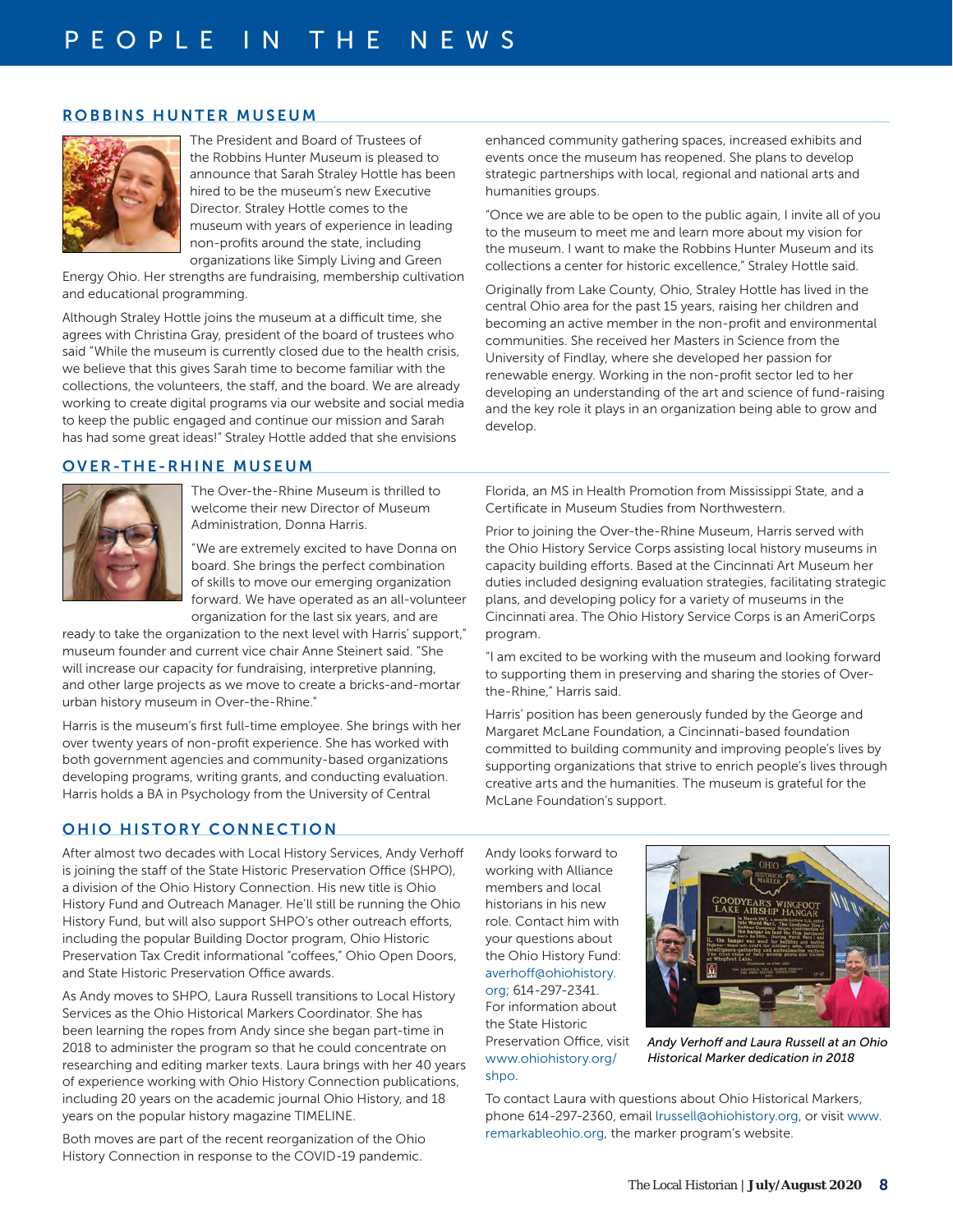# Congratulations, 2019 OMA Award Winners!





The Ohio Museums Association (OMA) has announced the winners of the 2019 OMA Awards of Achievement and 2019 Visual Communication Awards.

These winners were recognized during the Annual OMA Awards Program Ceremony, which will take place Sunday, June 21 at 7 p.m., as the kick-off event for the 2020 Ohio Museums Association Virtual Conference.

The OMA Awards program is an annual celebration of the outstanding achievement of Ohio museums in visual communications, individual and institutional achievement, and the tireless work museum professionals undertake to help advance Ohio's museum community both locally, and on a national level.

The Awards of Achievement are divided into two categories: Institutional Achievement Awards and Individual Achievement Awards.

Nominations for these awards are incredibly detailed. This in-depth process helps to illustrate how these institutions and individuals have gone "above and beyond" the normal call of duty to support their institution, serve their public and advance the cause of the museum community.

*\*OLHA member organization.*

### The 2019 Award of Achievement winners are:

### BEST EXHIBITION (UNDER \$500,000)

\*Wood County Historical Center "For Comfort and Convenience: Public Charity in Ohio By Way of the Poor Farm"

### BEST EXHIBITION (OVER \$500,000)

Cleveland Museum of Natural History "Fossil Hunters: The Search for Our Past"

### BEST EXHIBITION CATALOG (OVER \$500,000)

Toledo Museum of Art "Life is a Highway: Art and American Car Culture"

### BEST COMMUNITY PARTNERSHIP (UNDER \$500,000)

Little Buckeye Children's Museum "Imagination District"

### BEST COMMUNITY PARTNERSHIP (OVER \$500,000)

COSI – Center of Science and Industry "2019 COSI Science Festival"

### BEST EDUCATION AND OUTREACH (UNDER \$500,000)

\*Columbus Jewish Historical Society "Letters Home, 1918"

### BEST EDUCATION AND OUTREACH (OVER \$500,000)

Taft Museum of Art "Duncanson Artist-in-Residence Program"

### EMERGING PROFESSIONAL OF THE YEAR

Maria Iafelice Toledo Museum of Art

### BETTY BRYAN VOLUNTEER OF THE YEAR

Sharon Hershey \*Stan Hywet Hall & Gardens

### PROFESSIONAL OF THE YEAR

Christopher Kenney McKinley Presidential Library & Museum

### INSTITUTION OF THE YEAR

### \*Massillon Museum

MMx2: Massillon Museum Expansion Project

The OMA Visual Communication awards recognize creative excellence in printed and digital materials produced and distributed by Ohio museums. This year's awards are based on materials produced or distributed during the 2019 calendar year.

### The 2019 Visual Communication winners are:

### BUDGET LEVEL 2

Gold Award: Impact Communications "Discover Chagrin Falls History"

Silver Award: Cincinnati Skirball Museum "Jewish Cincinnati: A Walk Through History"

Honorable Mention: \*Fairfield County Heritage Association "Heritage Quarterly, Vol 42 No. 2"

### BUDGET LEVEL 3

Gold Award: Alice F. and Harris K. Weston Art Gallery "Weston Art Gallery Season Brochure 2019-2020"

Silver Award: Little Buckeye Children's Museum "Little Buckeye Brochure"

### BUDGET LEVEL 4

Gold Award: National Museum of the Great Lakes "2019 Annual Fund Campaign"

### Silver Award:

National Museum of the Great Lakes "Lake Ontario Shipwrecks: A Journey of Discovery, by Jim Kennard"

### BUDGET LEVEL 5

### Gold Award:

Dayton Art Institute "Dayton Art Institute Rebrand"

### Silver Award:

Aullwood Audubon Center & Farm "Aullwood Audubon Quarterly Newsletter January-March 2020 Issue"

#### Honorable Mention: Taft Museum of Art

"L'Affichomania: The Passion for French Posters suite of exhibition materials" *(continued on page 10)*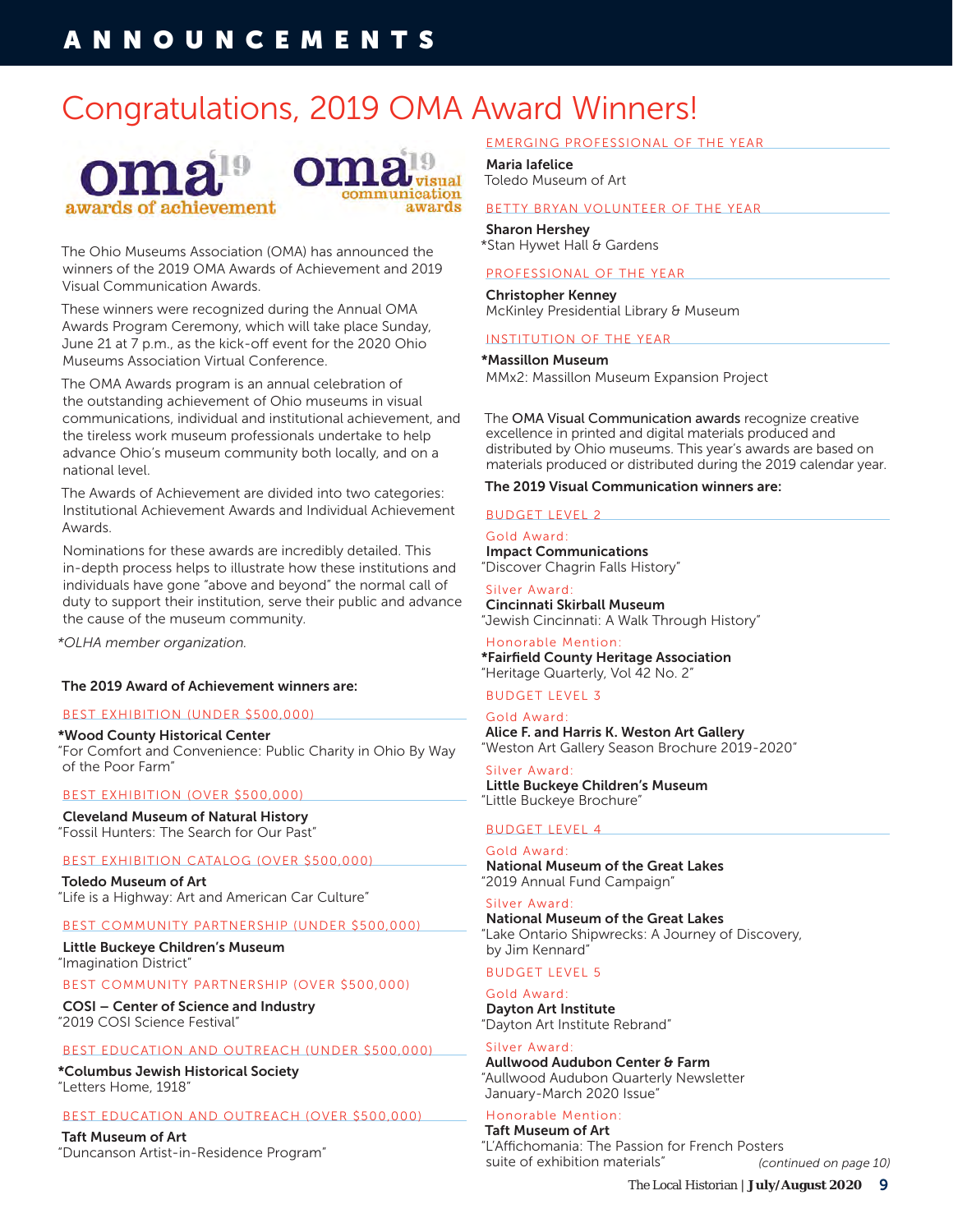### BUDGET LEVEL 6

Gold Award:

Cincinnati Art Museum "1881, Issue 15 (Winter 2019-2020 Cincinnati Art Museum's Member Magazine"

Silver Award: Cleveland Museum of Art "Shinto: Discovery of the Divine in Japanese Art"

Honorable Mention: Cleveland Museum of Art "PROOF Invitation"

### BEST IN SHOW

Alice F. and Harris K. Weston Art Gallery "Weston Art Gallery Season Brochure 2019-2020" Do you have an amazing visual communications pieces at your museum? Is the new program/exhibit/ partnership you launched this year a big hit? Have a colleague that goes above and beyond to make Ohio museums better? Don't miss your chance to be recognized!

More information on the 2020 OMA Annual Awards Program will be released soon - learn more about the OMA awards program and get full nomination details as they become available on the [Awards](https://www.ohiomuseums.org//Public/Public/Awards.aspx) page.

# Women's Suffrage Resources Digitized

The Ohio State University Libraries' (OSUL) Rare Books & Manuscripts Library (RBML) is excited to announce that materials from its Women's Suffrage Collection have been digitized and are now available online.

Users can explore nearly [40 early](https://library.osu.edu/dc/catalog?utf8=%E2%9C%93&locale=en&search_field=all_fields&q=suffrage+postcard)  [twentieth-century American and British](https://library.osu.edu/dc/catalog?utf8=%E2%9C%93&locale=en&search_field=all_fields&q=suffrage+postcard)  [postcards](https://library.osu.edu/dc/catalog?utf8=%E2%9C%93&locale=en&search_field=all_fields&q=suffrage+postcard) with both pro- and antisuffrage viewpoints. Photo postcards of the historic 1913 Suffrage Parade in Washington, D.C., cartoons satirizing suffragists, and postcards featuring key individuals involved in the British movement are included. A short video of curator [Jolie Braun](https://www.youtube.com/watch?v=HgekCDb_t88&t=4s) talking about one of her favorite postcards in the collection is available at the OSUL YouTube channel

as well. The postcards are part of RBML's [Woman's Suffrage Collection,](https://library.osu.edu/collections/spec.rare.cms.0287) which contains publications and correspondence about women's right to vote, mostly from 1903-1912.

In addition to the postcards, [two](https://library.osu.edu/dc/catalog?utf8=%E2%9C%93&locale=en&search_field=all_fields&q=suffrage+scrapbook)  [scrapbooks \(one containing pro-suffrage](https://library.osu.edu/dc/catalog?utf8=%E2%9C%93&locale=en&search_field=all_fields&q=suffrage+scrapbook)  [materials, the other containing anti](https://library.osu.edu/dc/catalog?utf8=%E2%9C%93&locale=en&search_field=all_fields&q=suffrage+scrapbook)[suffrage items\)](https://library.osu.edu/dc/catalog?utf8=%E2%9C%93&locale=en&search_field=all_fields&q=suffrage+scrapbook) also have been digitized. They comprise pamphlets, clippings, and other items documenting perspectives and news about women's suffrage, from the late nineteenth century through the early twentieth century. Users can peruse writings by prominent suffragists such as Carrie Chapman Catt, Charlotte Perkins Gilman, and M. Carey Thomas, as well as other kinds of ephemera such as leaflets,

sheet music, and cartoons. The items are wide-ranging in scope from flyers for local, Columbus, Ohio elections to materials about women's suffrage in England, France, and Australia.

The postcards and scrapbooks provide an important and exciting window into the efforts and concerns of those involved in the women's suffrage movement as well as their victories and the opposition they faced. This digitization project was motivated in part by the women's suffrage centennial. 2020 marks the 100th anniversary of the 19th Amendment to the United States Constitution, which established the right to vote for many women.

# Ohio's Homefront to Warfront Drive-it-Yourself Trail!



Ten of Ohio's Museums featuring WWII history have joined forces to offer a new WWII Trail through Ohio! This is in celebration of the 75th Anniversary of Victory in Japan Day and the formal signing of the Instrument of Surrender on board the USS Missouri.

Participating Museums Include:

- Dennison Railroad Depot Museum
- National Veterans Memorial & Museum
- MAPS Air Museum
- The Earnest Warther Museum
- Old Main St Museum
- Fletcher General Hospital and Chapel
- National Museum of Cambridge Glass
- National Museum of the Air Force
- Champaign Aviation Museum
- WACO Air Museum

This tour kicked off on Flag Day and will be ongoing through the end of the year. Special veteran recognition will be highlighted from August 15th to September 2.

This tour features over 500 miles of WWII history. The pandemic has challenged Ohio museums to find a safe way to celebrate. This drive-it-yourself tour was the perfect solution.

Trail maps with specific information on days of operation, hours, and admission for each attraction are available at each site or can be [downloaded](https://drive.google.com/file/d/1h1T9iutd71qrljcMXvurQqmjMwvz0tIy/view).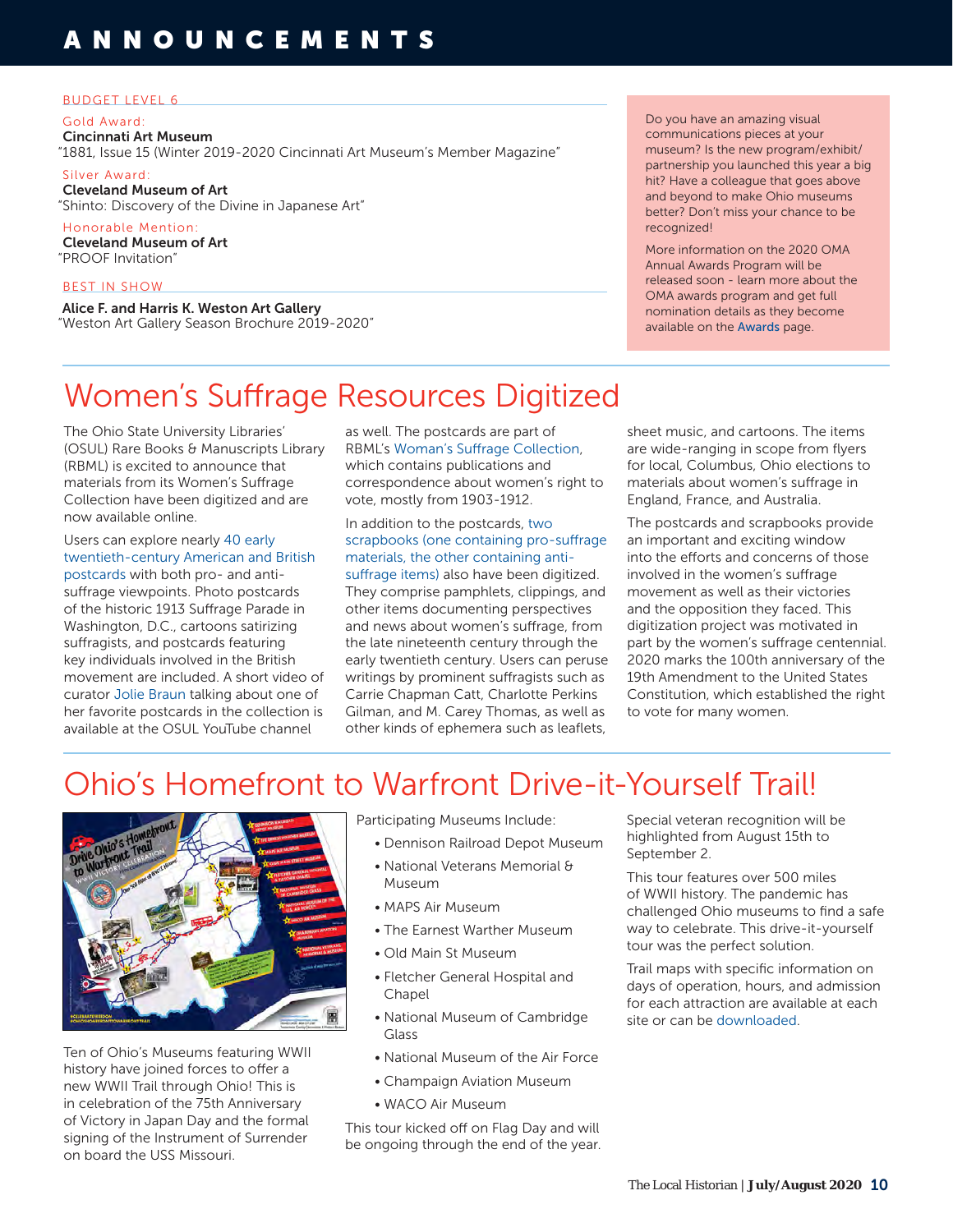# CALL FOR COLLECTIONS:

# COVID-19 Pandemic Museum and Archival Collection

The Ohio History Connection's collections enable people to discover their own place in historical events. While we have collected and continue to preserve items spanning thousands of years of human history, we also recognize the importance of collecting and documenting the history we are making today.

As the COVID-19 pandemic continues to develop, we're collecting items documenting Ohioans' response to COVID-19 and attempts to limit its spread. These pieces will help us and future Ohioans to understand this extraordinary time in our history.



# **PLAYGROUND CLOSED DUE TO** O.D.H. ORDER



# Cemeteries for Genealogy Research Webinar

### Saturday July 18, 2020 ∞ 10:30 a.m.-12:30 p.m.

Hunting for an ancestor's gravestone can be an exciting adventure or a frustrating series of dead ends. When we find our ancestor's gravestone, we often are in awe, as it can give important birth, death, and marriage dates. To provide this information, cemeteries need to be preserved and be taken care of. Join cemetery expert Krista Horrocks as she explains how the gravestones and historical documentation on cemeteries provide important genealogical information, how Ohio law treats cemeteries (all 14,637 of them), and cemetery preservation. Advance registration recommended. To register, visit [ohiohistory.org/genealogy,](http://ohiohistory.org/genealogy) email [reservations@ohiohistory.org,](mailto:reservations@ohiohistory.org) or call 800.686.1541.

### What types of items are you seeking?

- Documents including letters from friends and family, flyers advertising aid, creative online lesson plans, communications about resources from neighborhood associations, etc.
- Photographs depicting empty store shelves, unique things you did while social distancing, etc. – please include information about the scene, including date, location and photographer
- Objects such as Ohio-made products aiding in the fight against the COVID-19 pandemic, unique items that speak to social distancing, etc.

These items may relate to:

- Gathering restrictions and the way they have reshaped how we learn, work and socialize
- The role of medical professionals and first responders throughout Ohio who are fighting the COVID-19 pandemic
- Effects of the pandemic on local businesses
- Impact of school and childcare closings on family life and student activities
- Experiences of people diagnosed with COVID-19 and/or their caregivers

We are interested in learning about the items you have, but our curators are still working from home and the donation process will be delayed. We ask that you don't send or drop off items to us at the Ohio History Center without approval from a member of our curatorial team.

If you have any questions or items you would like to donate, please contact our curators by emailing [collections@](mailto:collections@ohiohistory.org) [ohiohistory.org.](mailto:collections@ohiohistory.org)

# On the Web Ohio Museums Association.

### **[www.ohiomuseums.org](http://www.ohiomuseums.org)**

Do you find that most museum re-opening guidelines are written for large organization and don't seem to fit your circumstances? Do you wish that someone had just put together a brief set of recommendations for Ohio museums? Good news! The Ohio Museums Association has you covered. Visit their website for [Responsible RestartOhio Museum](https://www.ohiomuseums.org/Public/Blog_Posts/Reopen-Resources-for-Museums.aspx)  [Sector Reopen Guidelines](https://www.ohiomuseums.org/Public/Blog_Posts/Reopen-Resources-for-Museums.aspx). While you're there, also check out their excellent professional development programs and other resources.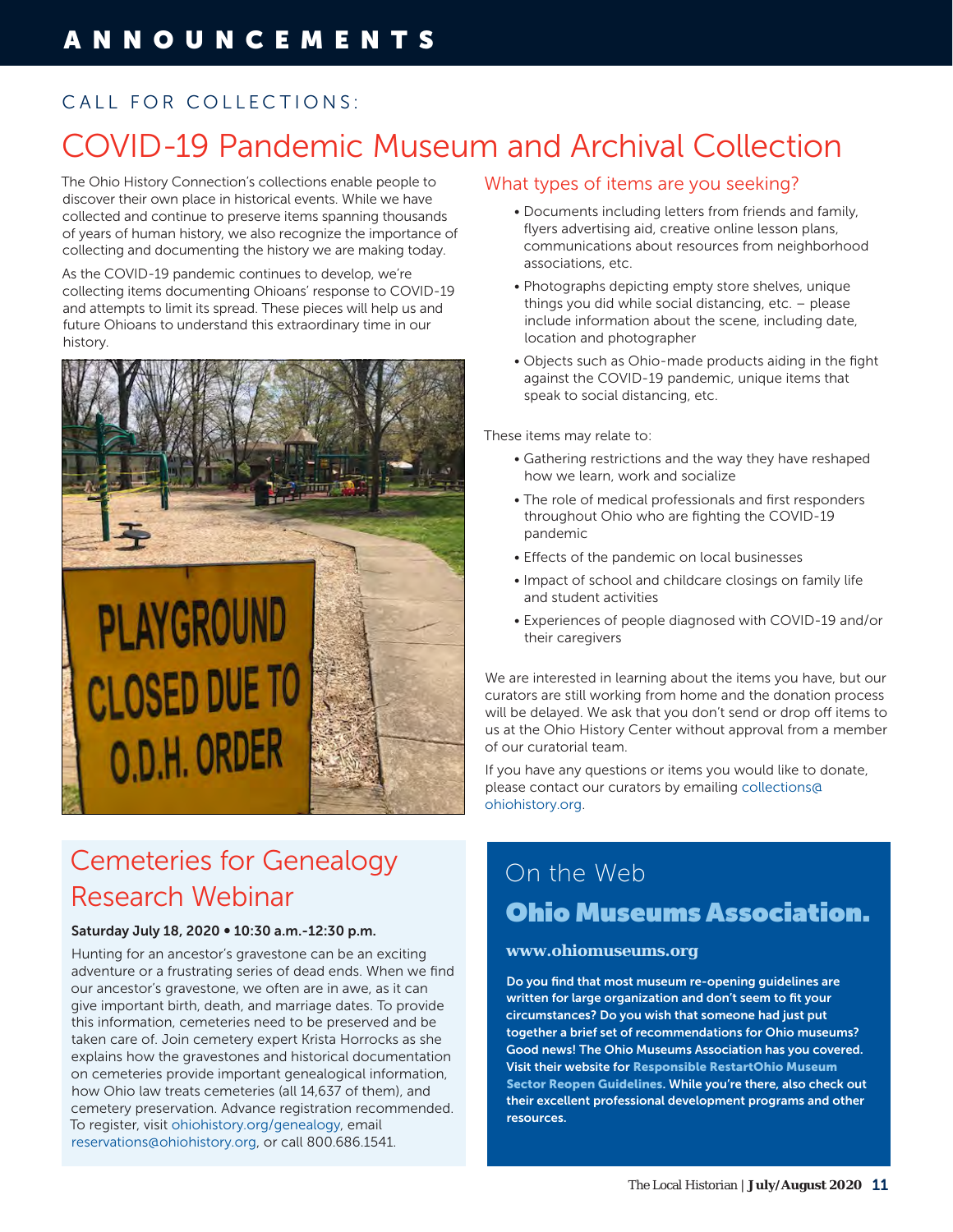# COVID-19, the Ohio History Fund, and the SHPO

*By Andy Verhoff, Ohio History Fund & Outreach Manager, State Historic Preservation Office, Ohio History Connection*

Our world has changed significantly since Feb. 26, the day Ohio History Connection announced the latest recipients of Ohio History Fund grants. We are a part of history, too, just as the people and events we study are.

To help Ohio's historical organizations cope with the impact of the COVID-19 pandemic, the Ohio History Connection launched the Ohio History Fund COVID-19 Emergency Grant Program May 1. It accepted applications until June 1 and in a month received 127 applications totaling \$259,500 in requests. Thanks to support of the Ohio History Foundation and Conestoga, a volunteer organization dedicated to enhancing community support for the Ohio History Connection, the program has \$58,000 to grant. While the program cannot support all applicants, it is doing its best to support as many as many as it can. Applications were under review as this issue of *The Local Historian* was in production. The program will contact applicants around the middle of July and make grants to recipients at the end of that month.

The "regular" Ohio History Fund is alive and well, too, and under new management. As a part of an extensive reorganization of the Ohio History Connection, the History Fund and its manager, Andy Verhoff, have joined the State Historic Preservation Office. See "People in the News" elsewhere in this issue for details.

The History Fund's home at the Ohio History Connection has changed, but the mission to support local history and preservation projects has not. The Ohio History Fund looks forward to backing the wide variety of projects it always has, under the areas of "Bricks & Mortar," "Organizational Development," and "Programs & Collections." To date, the program has around \$65,000 to grant in 2021, made possible by contributions of state tax refunds, sales of Ohio History "mastodon" license plates, and donations directly to the Ohio History Connection

Ohio History Fund applications open July 6. The application deadline is Oct. 1. The deadline is usually around Labor Day, but recognizing that would-be applicants may need more time to apply because of COVID-19, the deadline was moved back.

For more information, visit www.ohiohistory/historyfund and contact Andy Verhoff with questions: [averhoff@ohiohistory.](mailto:averhoff@ohiohistory.org) [org](mailto:averhoff@ohiohistory.org); 614-297-2341.



*Marion Voices, an oral history project of the Marion County Historical Society, receives its "big check" from the Ohio History Fund at Statehood Day, February 26, 2020. L to R: Pastor Jackie Peterson, Marion Voices; Brandi Wilson, Marion County Historical Society; Thomas Chema, Ohio History Connection; Johnnie Jackson and Jess Lamar Reece Holler, Marion Voices; State Representative Tracy Richardson; Tara Dyer, Marion Voices, and Burt Logan, Ohio History Connection.*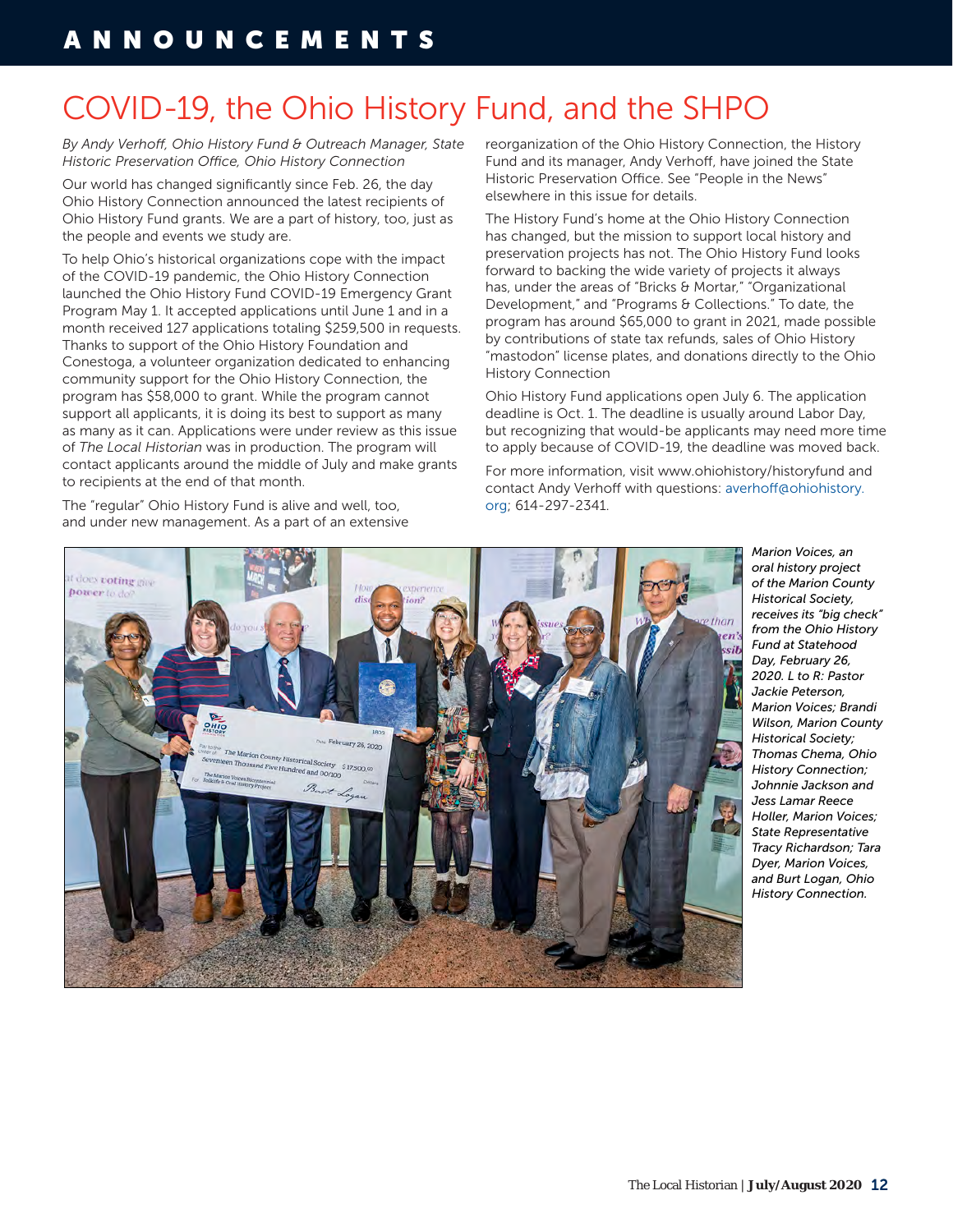Upcoming workshops, presented by the Ohio History Service Corps, sponsored by the Ohio Local History Alliance

### Cracking the Code: Volunteer Programs

Presented by: [Annie Talmadge](https://www.ohiohistory.org/preserve/local-history-services/americorps/member-directory), Local History Member hosted at Hancock Historical Museum.

For many local organizations, a primary concern is a lack of volunteers needed to reach their goals. Through this workshop series, we will provide local history and community non-profits with the tools to build the infrastructure to recruit and effectively utilize volunteers. Participants will have the opportunity to use their own organizations as case studies.

### August 7, 2020 10:00 a.m. - 11:30 a.m. Session 1: Back to the Basics

Building a volunteer management program from the ground up can be difficult and confusing. Through an introduction to the basics of volunteer management, participants will identify their institution's needs and discuss how to use these tools to build a successful program.

### August 14, 2020 10:00 a.m. - 11:30 a.m.

### Session 2: Raising the Bar

Taking an existing volunteer management program to the next level is an important part of keeping volunteers engaged. This session will address those details that are vital to a program's success, but are not always thought of when starting a new program.

*This online event is free! You will need to register separately for each session. [Click here to register](mailto:https://www.ohiohistory.org/preserve/local-history-services/americorps/americorps-workshops-events?subject=).*

## Collections 101 & 102: Getting Off on the Right Foot

Presented by: [Amanda Wachowiak](https://www.ohiohistory.org/preserve/local-history-services/americorps/member-directory), Local History Member hosted at Shawnee State University.

A primer on object handling, labeling, storage solutions, research, and more. Connect with other institutions and Ohio History Service Corps (AmeriCorps) resources while learning about basic standards, practices, and principles of collections care. This webinar is structured for small to medium size local history organizations who are just starting out or are looking for a refresher on best practices for collections care and management.

August 11, 2020 10:00 a.m. - 11:30 a.m.

Collections 101

Part one - Documenting your Collections

August 13, 2020 10:00 a.m. - 11:30 p.m. Collections 102

Part two - Preserving and Using your Collections

*This online event is free! You will need to register separately for each session. [Click here to register.](https://www.ohiohistory.org/preserve/local-history-services/americorps/americorps-workshops-events)*



## **CRACKING THE CODE: VOLUNTEER PROGRAMS WEBINAR SERIES**

**Back to the Basics** August 7, 2020  $10:30 - 11:30$ Raising the Bar August 14, 2020 10:30-11:30

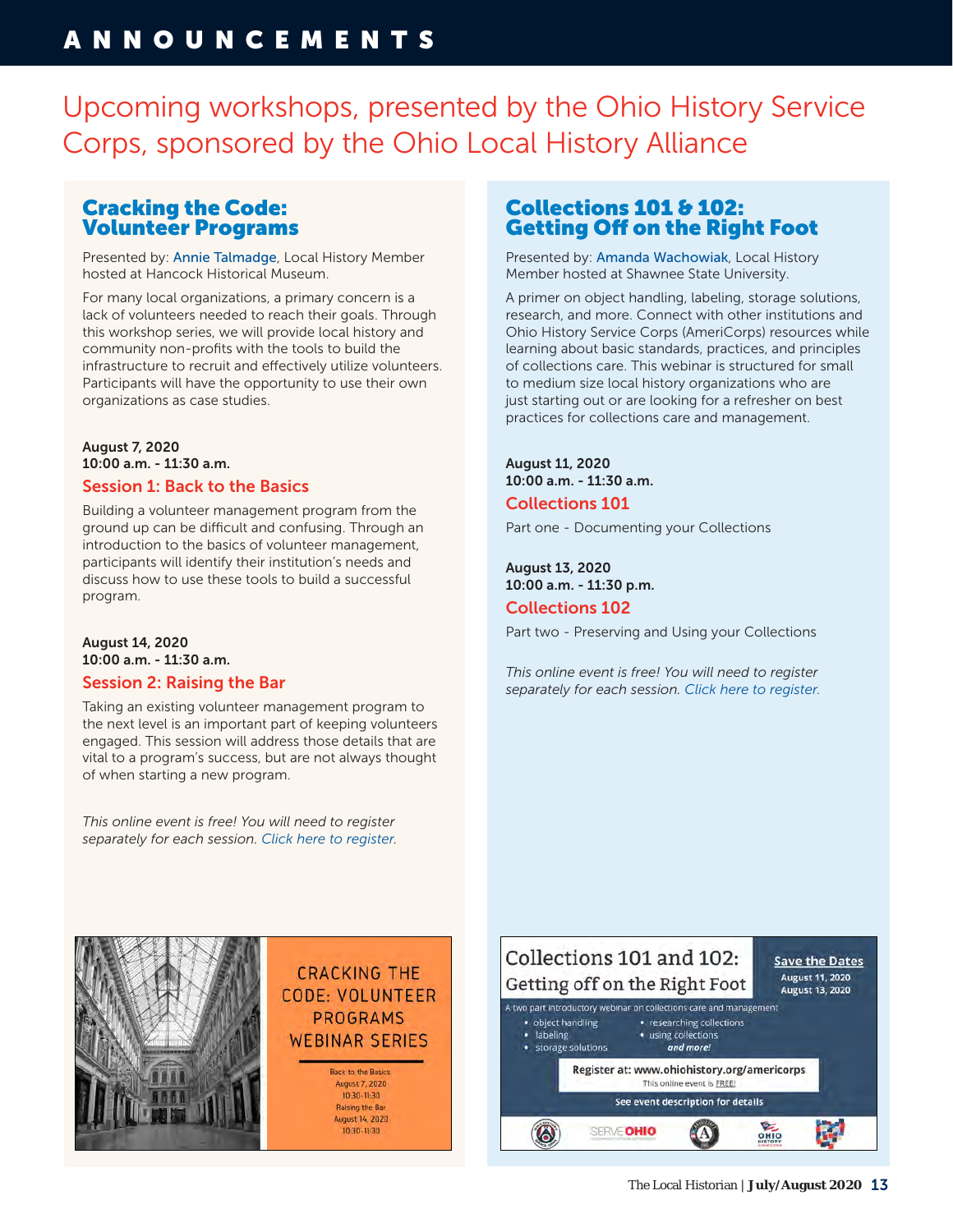

# OLHA Invites Nominations for Outstanding Achievement Awards

Each year, the Alliance presents awards honoring outstanding work in local history in our state. Individual Achievement Awards recognize those who have made outstanding contributions to Ohio's historical societies, history museums, or the understanding and appreciation of state and local history.

History Outreach Awards recognize outstanding local history projects in the categories of public programming, media and publications, and exhibits or displays.

The Ohio Local History Alliance Champion Award recognizes individuals or groups (including public officials and others who are not local historians or local history organizations) for outstanding efforts in the support of and/or contributions to local history in Ohio. Nominees must demonstrate ongoing support for local history organizations and initiatives in Ohio; or exceptional service to local history in relation to one particular issue or initiative.

### **Nominations**

The nomination form and necessary supporting materials must be sent in no later than August 1, 2020. Nominations may be mailed or emailed.

- Mailed nominations should be presented in an indexed three-ring binder. The mailing address can be found on the application form. The Ohio Local History Alliance does not assume responsibility for nominations lost or delayed in transit.
- Emailed nominations should consist of files renamed using the section names given in the General Rules of the Application Form.

Full details and the nomination form can be found on our website at [https://ohiolha.](https://ohiolha.org/what-we-do/outstanding-achievement-awards/) [org/what-we-do/outstanding-achievement-awards/](https://ohiolha.org/what-we-do/outstanding-achievement-awards/)

# Digitization 101 Webinar Series

Interested in learning how you can digitize your collections? Attend our FREE 3-part webinar series to learn almost everything you need to know, from start to finish. These professional development opportunities are sponsored by the Ohio Local History Alliance and presented by Ohio Memory staff of the Ohio History Connection.

### Digitization 101 Part 1: Plan Before You Scan

Wednesday, June 17, 2020, 10- 11:30am

Topics include: project planning and management; funding; vendor selection; material selection, and copyright.

Registration closed.

### Digitization 101 Part 2: Tools and Techniques

Tuesday, July 14, 2020, 10- 11:30am

Topics include: equipment, scanning standards and best practices, and newspaper digitization.

[Click here to register.](https://ohiohistory.zoom.us/webinar/register/WN_m_GJiPLaRZaEQciAtfyHBQ) 

### Digitization 101 Part 3: Providing Access and Measuring Success

Tuesday, August 18, 2020, 10- 11:30am

Topics include: metadata standards and best practices; storage; hosting and public access; and project evaluation.

[Click here to register.](https://ohiohistory.zoom.us/webinar/register/WN_D-eLl4wmT6K2m_IrPw2rGQ)

We hope you can join us, but if you can't, webinar recordings will be made available to those who register but are unable to attend live. Please note that these webinars replace the in-person regional digitization workshops scheduled for June-August 2020 which have been cancelled due to the safety and health concerns caused by the ongoing coronavirus outbreak. Questions? Contact us at [ohiomemory@ohiohistory.org](mailto:ohiomemory@ohiohistory.org).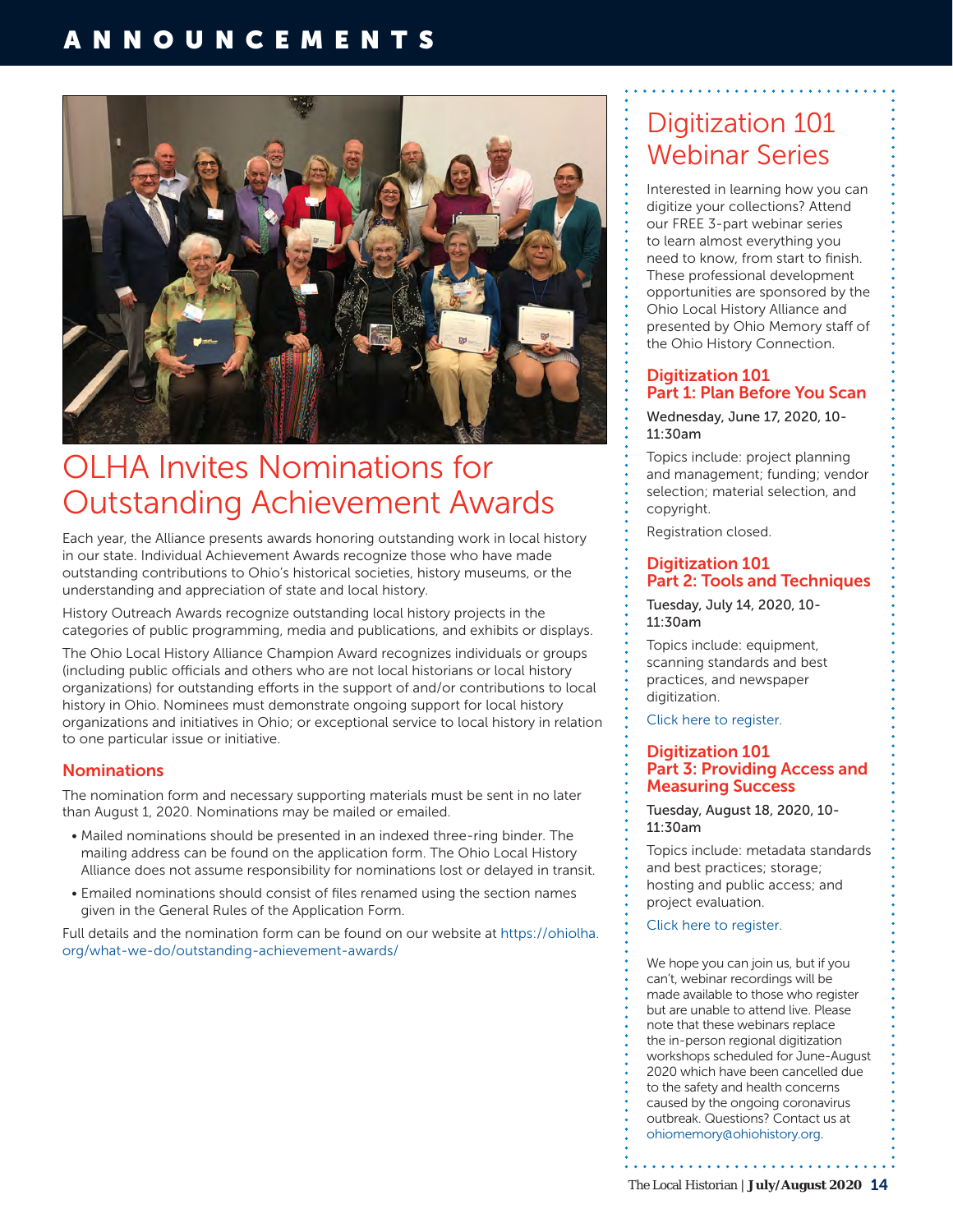## Region 1

Allen, Defiance, Fulton, Hancock, Hardin, Henry, Lucas, Putnam, Van Wert, Williams, and Wood Counties

# Region 2

Ashland, Crawford, Erie, Huron, Marion, Morrow, Ottawa, Richland, Sandusky, Seneca, and Wyandot Counties

## Region 3

Cuyahoga, Lake, Lorain, Medina, and Summit Counties

# Region 4

Ashtabula, Geauga, Mahoning, Portage, and Trumbull Counties

# Region 5

Carroll, Columbiana, Harrison, Holmes, Jefferson, Stark, Tuscarawas, and Wayne Counties

# Region 6

Delaware, Fairfield, Fayette, Franklin, Knox, Licking, Madison, Perry, Pickaway, and Union Counties

In 100 words or less, do you have outstanding news to share about your organization? Please email it to your regional representative for the next issue of The Local Historian. Contact information for the representatives in your region is on page 2 of this issue. Of course, you are welcome to forward your news directly to the editor of The Local Historian at [ohiolha@](mailto:ohiolha%40ohiohistory.org?subject=) [ohiohistory.org](mailto:ohiolha%40ohiohistory.org?subject=). Rather than serving as a calendar of events, items for "News from the Regions" are chosen to inspire, connect, and educate the Alliance's members all over Ohio and celebrate notable and imitationworthy accomplishments of Alliance members.

# Region 7

Auglaize, Champaign, Clark, Darke, Greene, Logan, Mercer, Miami, Montgomery, Preble, and Shelby Counties

### The **Heritage Commission**

**Corporation** in South Charleston created a booklet based on our Historical Greenlawn Cemetery walking tours of 2018. This has proven to be an attractive social distancing activity for individuals and families, with both local and areawide sales. It has a cemetery map with 36 numbered sites for a walking tour of early South Charleston individuals and an explanation of Victorian head stone designs. An index is included if someone is looking for a specific person in early South Charleston history.

While closed to the public, the **Clark County Historical Society** offered new ways to connect with audiences. Efforts included adapting an annual "History Madness" voting competition to highlight museum exhibits and artifacts, allowing participants to "see" inside the museum and vote for their favorites in a "March Madness" style bracket, turning a spring tradition of a "Peeps in History" local history scene display into a daily "Peeps in Quarantine" feature, providing links to virtual puzzles featuring local history scenes, and leading bi-weekly recorded Zoom public discussions highlighting collection images and objects and encouraging participants to share stories and memories.

With the onset of Stay-at-Home orders for Ohio, the **Auglaize County Historical Society** turned to alternative programming with a vengeance. It developed a Postcard of the Day feature for its Facebook page (often tying the featured postcards to seasonal themes, such as Easter or Decoration Day or farming/gardening, etc.). ACHS has run a series of brief biographies in the newspapers—"100 Words On…"—about accomplished local residents from history. ACHS organized a photography competition of local historic buildings for National Historic Preservation Month (with donated prizes). Most successful, however, are the Facebook Live programs ACHS has presented. German Decorative Arts in Ohio has

reached 876 (having debuted only three days ago); Journey the Oregon Trail (about heritage tourism) has reached 741 persons; and German Immigrants and Migrants has reached a whopping 8186 persons since its initial broadcast in May. We have tried to turn chaos into opportunity, as we have been able.

# Region 8

Adams, Brown, Butler, Clermont, Clinton, Hamilton, Highland, and Warren Counties

# Region 9

Athens, Gallia, Hocking, Jackson, Lawrence, Meigs, Pike, Ross, Scioto, and Vinton Counties

# Region 10

Belmont, Coshocton, Guernsey, Monroe, Morgan, Muskingum, Noble, and Washington Counties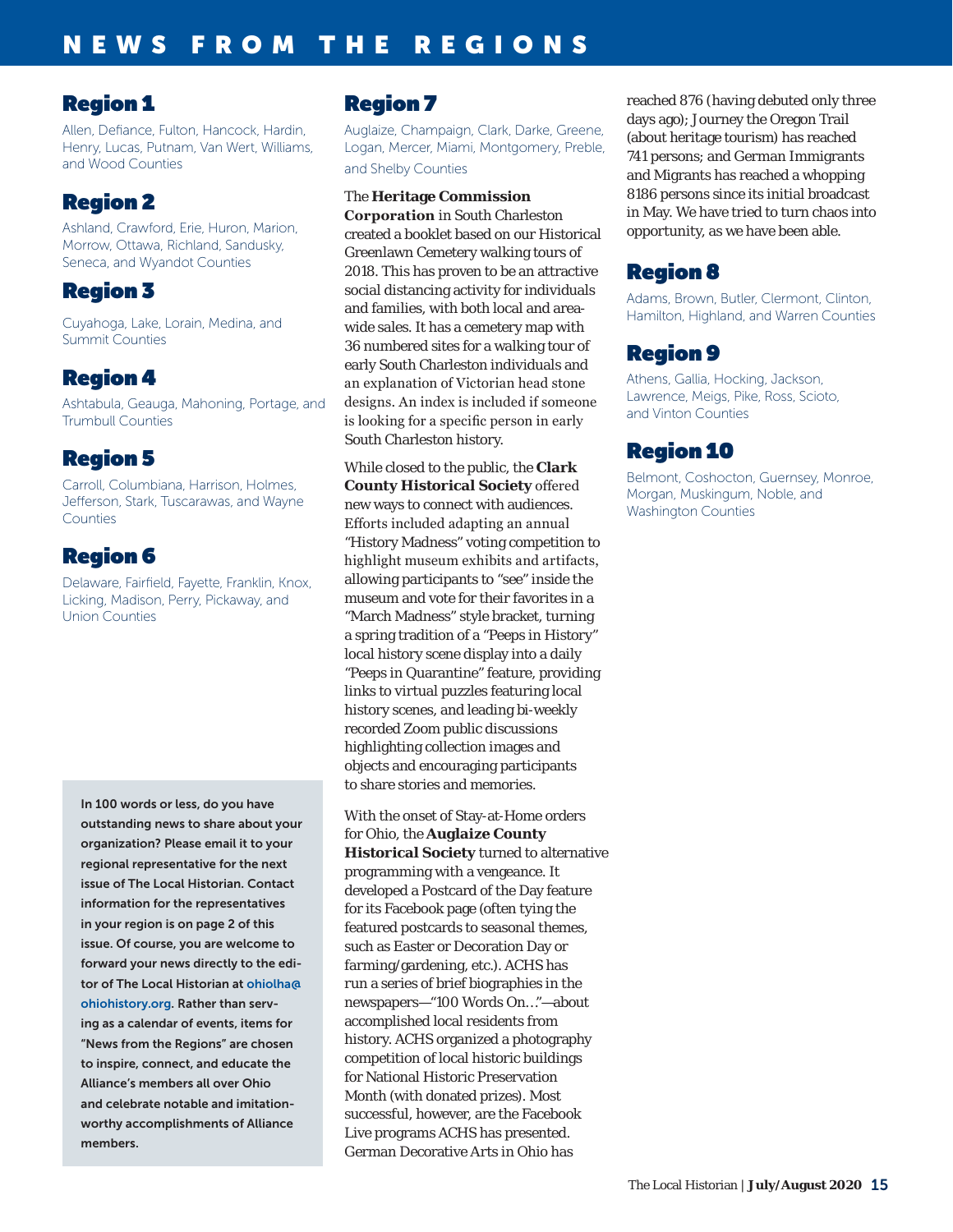# MEMBERS

Joined or renewed between April 7 and June 23, 2020

### Welcome New Members

INDIVIDUALS Sherri L. Goudy,

*Wapakoneta*

ORGANIZATIONS

Arcanum Preservation Society, *Arcanum*

### Thank You Renewing Members

### INDIVIDUALS

Mandy Askins, *Kettering* Ann Cramer, *Logan* Edward R. Creighton, *Hamilton* Todd McCormick, *Bellefontaine*  Mary Stoots, *Reynoldsburg* Roselia C. Verhoff, *Ottawa*

### ORGANIZATIONS

Alliance Historical Society, *Alliance*

Austintown Historical Society. *Austintown*

Barnes-Deinzer Seneca County Museum Foundation, Inc, *Tiffin*

Butler County Historical Society, *Hamilton*

Cincinnati Observatory Center, *Cincinnati*

Clinton County History Center, *Wilmington*

Columbus Historical Society, *Columbus*

Delphos Canal Commission, *Delphos*

Hanover Township Historical Society, *Hanoverton*

Hardin County Historical Museums, *Kenton*

Harveysburg Community Historical Society, *Harveysburg*

Hilliard Ohio Historical Society, *Hilliard*

Hocking County Historical Society, *Logan*

Holmes County Historical Society, *Millersburg*

Logan County Historical Society, *Bellefontaine*

Lucy Hayes Heritage Center, *Chillicothe*

Madison Historical Society, *Madison*

Maple Heights Historical Society, *Bedford*

Mariemont Preservation Foundation, *Cincinnati*

Museum of Fulton County, *Wauseon*

Muskingum County History, *Zanesville* National McKinley Birthplace

Memorial Association, *Niles*

New Albany-Plain Township Historical Society, *New Albany* New London Area Historical

Society, *New London*

North Baltimore Area Historical Society, *North Baltimore*

Ohio Genealogical Society, *Bellville*

Peninsula Foundation, *Peninsula*

Peninsula Library & Historical Society, *Peninsula*

Pickaway County African American Heritage Association, *Circleville*

Piqua Public Library, *Piqua* Plain Township Historical Society, *Canton*

Reynoldsburg Truro Historical Society, *Reynoldsburg*

Richland County Historical Society, *Mansfield*

Springboro Area Historical Society, *Springboro*

Summit County Historical Society, *Akron*

The Dawes Arboretum, *Newark*

Toledo History Museum, Inc., *Toledo*

Tuscarawas County Historical Society, *New Philadelphia*

Vermilion History Museum, *Vermilion*

Whitehall Historical Society, *Gahanna*

# CALENDAR

Digitization 101 Webinar – Part 2: Tools and Techniques. For more information, see page 14.

### JULY 18:

Cemeteries for Genealogy Research Webinar. For more information, see page 12.

### AUGUST 1:

Ohio Open Doors sign up deadline. For more information, see [ohiohistory.org/opendoors](http://ohiohistory.org/opendoors)

OLHA Award Nominations Due (postmarked). For more information, see page 14.

### AUGUST 7:

Cracking the Code: Volunteer Programs Webinar, Session 1: Back to the Basics. For more information, see page 13.

### AUGUST 11:

Collections 101: Documenting your Collections Webinar. For more information, see page 13.

### AUGUST 13:

Collections 102: Preserving and Using your Collection Webinar. For more information, see page 13.

### AUGUST 14:

Cracking the Code: Volunteer Programs Webinar, Session 2: Raising the Bar. For more information, see page 13.

### AUGUST 18:

Digitization 101 Webinar – Part 3: Providing Access and Measuring Success. For more information, see page 14.

### OCTOBER 1:

Ohio History Fund Grant Applications Due. For more information, see page 12.

### OCTOBER 1-3:

OLHA Annual Meeting, online. For more information, see page 4.